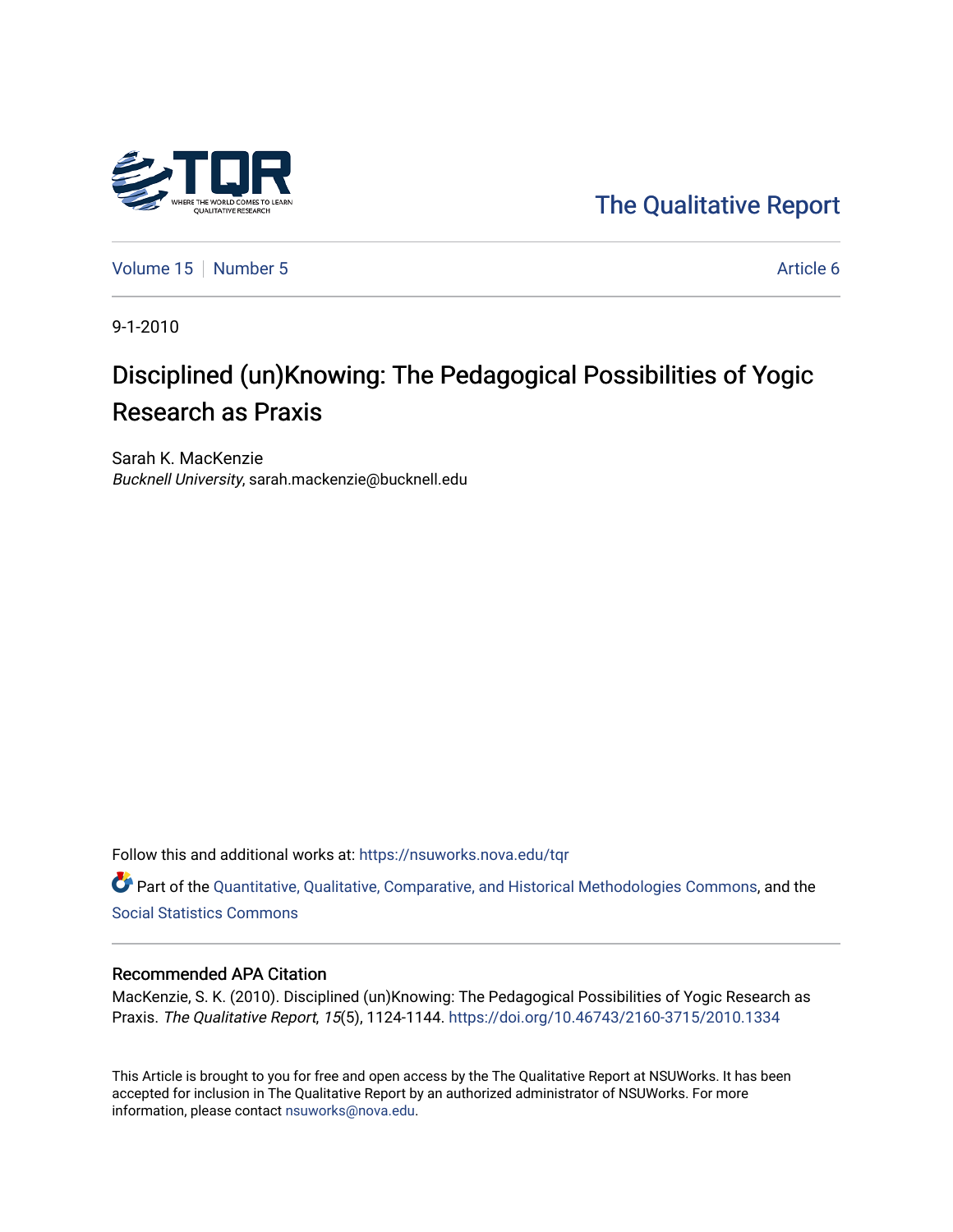

## Disciplined (un)Knowing: The Pedagogical Possibilities of Yogic Research as Praxis

## Abstract

Within this paper, I seek to engage with the possibilities that may exist when, through a yogic lens, we disrupt those unspoken, but accepted boundaries with/in research and pedagogy that separate art and science, reader and author, student and teacher, knowing and not knowing. Using multiple genres, I explore the practice of researching and the limitations of Truth seeking to create space for dialogue across the text, as reader and writer consider the pedagogical possibilities of letting go within research. In a culture that places a premium on knowing, this work can be uncomfortable, but in the discomfort one may discover new ways of knowing and seeing that invite praxis within pedagogy.

## Keywords

Yoga, Arts-Informed Research, Pedagogy, Praxis, Poststructuralism

## Creative Commons License



This work is licensed under a [Creative Commons Attribution-Noncommercial-Share Alike 4.0 License](https://creativecommons.org/licenses/by-nc-sa/4.0/).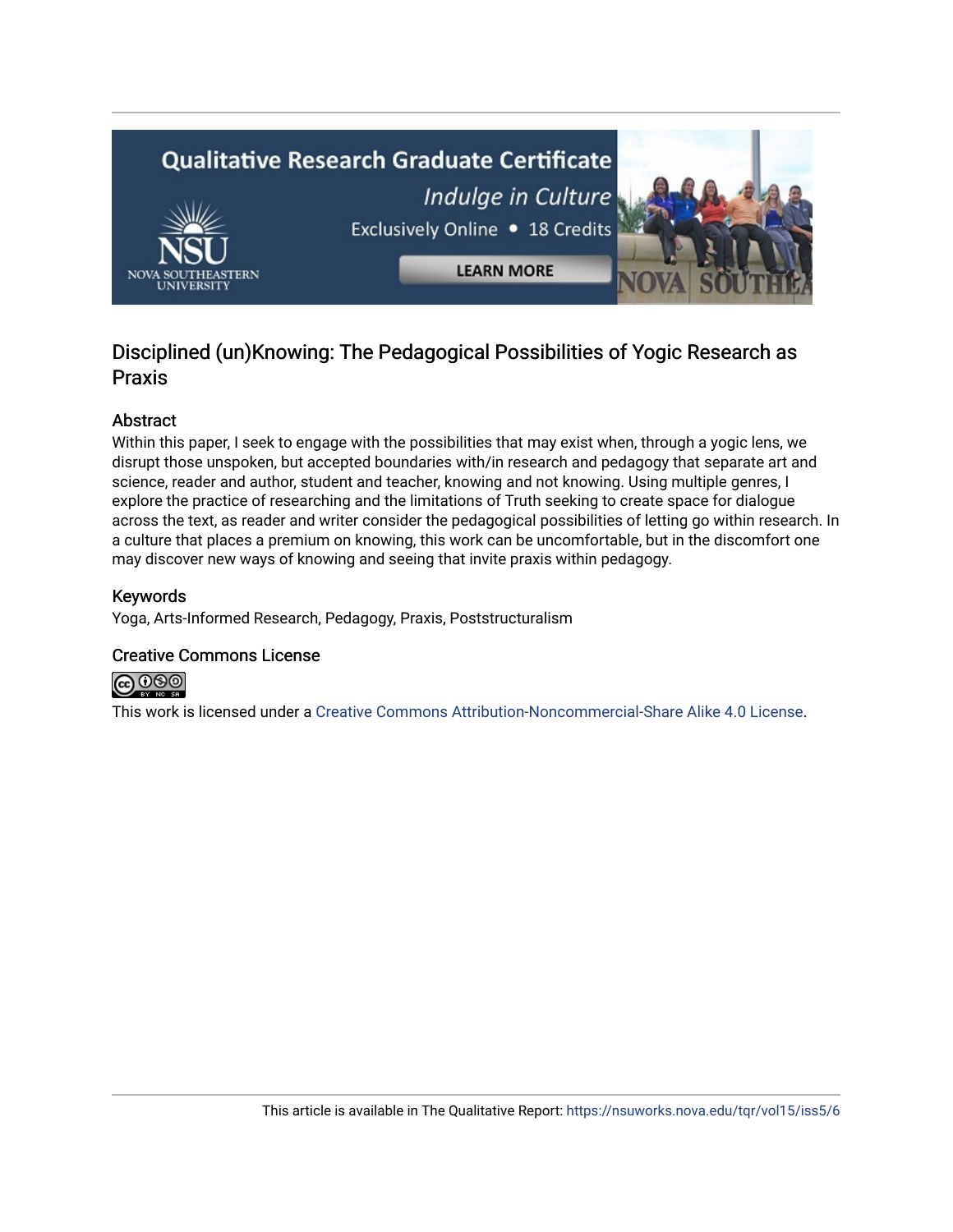## **Disciplined (Un)Knowing: The Pedagogical Possibilities of Yogic Research as Praxis**

Sarah K. MacKenzie

Bucknell University, Lewisburg, Pennsylvania, USA

*Within this paper, I seek to engage with the possibilities that may exist when, through a yogic lens, we disrupt those unspoken, but accepted boundaries with/in research and pedagogy that separate art and science, reader and author, student and teacher, knowing and not knowing. Using multiple genres, I explore the practice of researching and the limitations of Truth seeking to create space for dialogue across the text, as reader and writer consider the pedagogical possibilities of letting go within research. In a culture that places a premium on knowing, this work can be uncomfortable, but in the discomfort one may discover new ways of knowing and seeing that invite praxis within pedagogy. Key Words: Yoga, Arts-Informed Research, Pedagogy, Praxis, and Poststructuralism* 

## **Introduction**

A scientist sets out to conquer nature through knowledge—external nature, external knowledge. By these means he may split the atom and achieve external power. A yogi sets out to explore his own internal nature, to penetrate the atom (*atma*) of being. He does not gain dominion over wide lands and restless seas, but over his own recalcitrant flesh and febrile mind. This is the power of compassionate truth. (Iyengar, 2005, p. 19)

## **Movements Toward Qualitative (Un)knowing**

 Qualitative research is by nature multifaceted and dynamic, made up of numerous theories and methodologies that can offer strong lenses through which to make sense of experience. Ask for a definition of qualitative research, and you find yourself bombarded with "a complex, interconnected family of terms, concepts, and assumptions that surround the term" (Denzin  $& Lincoln, 2000, p. 2)$ . These terms, representing the voices of both theory and methodology, often contradict one another in relationship to questions of purpose and practice, as well as representation and validity. However, we have entered "... the 7th moment of qualitative inquiry, a post-experimental phase, performing culture as we write it" (Denzin, 2003, p. ix). These post-experimental forms of qualitative inquiry that call on one to enter into the dialogic process of meaning-making, disrupt the discourse, thus, creating instability and a sense of (dis)comfort. Yet, we have been programmed to seek answers within our research work, answers that explain rather than initiate experience. Eisner (1997) remarks, "Knowledge as a process, a temporary state, is scary to many" (p. 7). It is within the fear that we have the opportunity to make a choice, that is, to cling to the hegemony of the answer or to let go and become present to those thoughts, emotions, and senses that may envelop us in the experience. This act of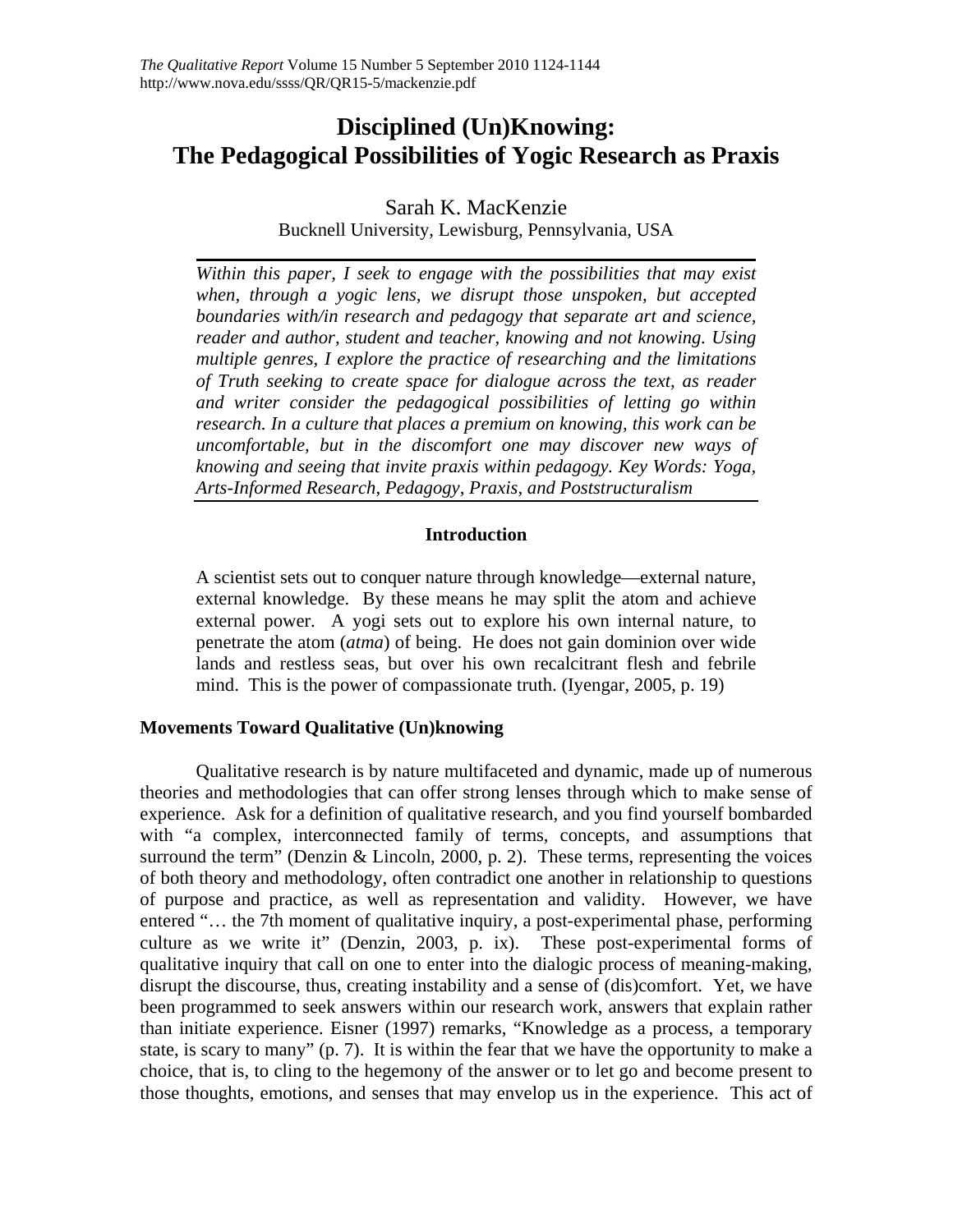letting go of Truth, becoming present to the moment is difficult for many researchers as we have been trained to find answers, to make generalizations that will hopefully in turn advance society. Our disciplines are many; however our desire to make a positive difference in the world is most often shared. How can this difference be made when there is nothing absolute to claim?

## **Beginning to think yogically.**

 As a young college student, I found myself drawn to the practice of yoga – that which blends, body, mind, and spiritual practice. Little did I know that years later this practice would not only open up doors in my daily life, but would also invite a new way of being with my art, research, and teaching. To make sense of the rooted nature of this practice, I draw on BKS Iyengar's (1976) description, starting from the name of the practice: "The word yoga is derived from the Sanskrit root yuj, meaning to bind, join, attach, and yoke, to direct one's attention on, to use, and apply. It also means communion" (p. 19). It is this yogic practice that reminds me to re/turn to the moment, to move outside myself, becoming present and connected to all that is around me. This is a discipline I admit, with which I struggle to be present, grounded through each word or movement across the day. Often I find my mind swirling with thoughts, seeking the recognition of my own mythological (Freire, 2005) truths. When this happens, I try to stop, to return to the breath – so that I might re-connect with that which exists outside my/self and that which connects me to Earth and other. Breathing I am present, I begin to hear the echo of my own monologue, clouded with the subjective assumptions of my own positioning with/in time and space, coloring the crevices of my pedagogical practice. It is from this position that I begin to further explore the pedagogical possibilities, within both teaching and research, of yogic practice.

## **Relational possibilities through text.**

 Like yoga, I consider research pedagogy to be a spiritual (Wilson, 2004) practice of movement and performance. I attend to Denzin's (2003) examination of Langellier's work, noting that "performances are the sites where context, agency, praxis, history, and subjectivity intersect" (p. 16). Each word, action, re-action, and thought is part of the living performance of self across the context of culture. I consider this textual space to be performative in that my words are embodied, intertwining with inscriptions from the past, shaping my perceptions of an experience of inquiry across the un/known (Denzin). These intersections vary in genre as a means to invite disruption and (re)interpretation, by you the *reader/writer* (Barthes, 1977) of my (own) processes of inquiry into methodological practices and ideologies within researching. Each space, word, movement I make across the page exists temporally – I invite the disruption by you, by other, so that we might become part of a performative dialogue. A sharing that is out in the open, where we are, as Wilson suggests, "Living, as it were, not at a distance, but face to face and engaged" (p. 44). Waldro, as cited in Fels (2004) notes that in claiming it is "through these interactions . . . that we might move into 'a dynamic generative space of possibilities unfold(ing) in an endless dance of co-emergence'" (p. 76).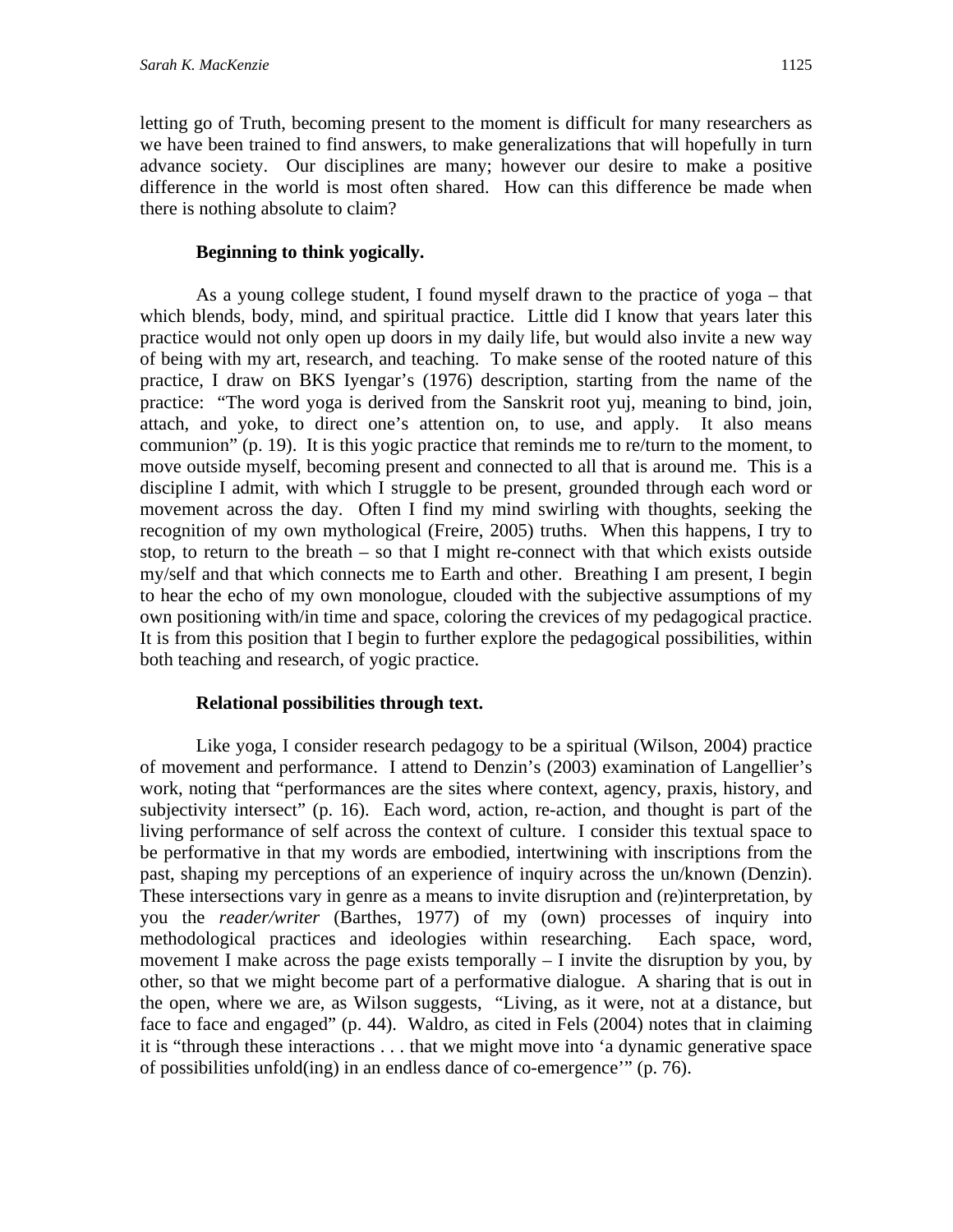Within the textual and performative space of this rendering of researching the un/known within a living process of meaning-making, I seek to open spaces, moments of collective pause where across our positions as artists, researchers, writers, and readers we may disrupt the text with the *graffiti* (Grumet, 1988) of our (own) experiences, to (re)acquaint ourselves with new and multiple possibilities. But what does this mean, to be positioned with/in a collective pause? Why would this be of any value, where it is through research many have long sought answers and solutions (Bernstein, 1976)?

#### **Questions of knowing in a space of ambiguity.**

Knowledge has long been the treasure at the end of the researching quest. Through knowledge, positivists tell us, we are able to make improvements in place, people, and understanding. We are told, as qualitative researchers, that "once we achieve empirical theories … , [there] will no longer be any serious question about the scientific status of social disciplines, and it will be clearly seen that form and success of explanations differ in degree only from the natural sciences …" (Bernstein, 1976, p. 24). This acceptance of positivism is tempting, it is easy to become comfortable and complacent as we find ourselves protected, kept cool within the shadows of a defined knowledge that can grow around us. Is there pedagogical value when we disrupt more complacent and concrete epistemologies by engaging, in active presence, with/in those echoes of an (un)known ambiguity of being?

#### **Yoga and Research as Discipline**

#### **The Yamas and Niyamas**

We often imagine yoga, from a western perspective as a series of postures (*asanas*) that will lead us toward the development of strong, flexible bodies. While this physical practice, *hatha* yoga, often serves as a beginning, it is simply one aspect of a practice that helps one find a way of being in the world that unites self with other, body with mind. In fact, as Iyengar (2005) remarks when discussing the nature of yoga, "Its goal is nothing less than to attain the integrity of oneness-oneness with ourselves and as a consequence oneness with all that lies beyond ourselves" (p. xiv). Like all practices, there are rules and ethics within yoga that have been developed to shape our actions, moving us forward in a compassionate way. These ethics that I am referring to are called the *yamas* and *niyamas*. The yamas: nonviolence (*ahimsa*), truthfulness (*satya*), nonstealing (*asteya*), celibacy (*bramacharya*), and modesty of life (*aparigraha*), clarify the way one must conduct the self in relationship to others. The niyamas: cleanliness (*sauca*), contentment (*santosa*), sustained practice (*tapas*), self study (*svadhyana*), and humble surrender to God (*Isvara pranidhana*), identify those practices of inward being that influence the way one interacts with the world (Iyengar, 2005).

#### **Aparigraha and Satya**

 Both the yamas and the niyamas have implications when we consider them in relationship to research practice and methodology. However, for the purpose of this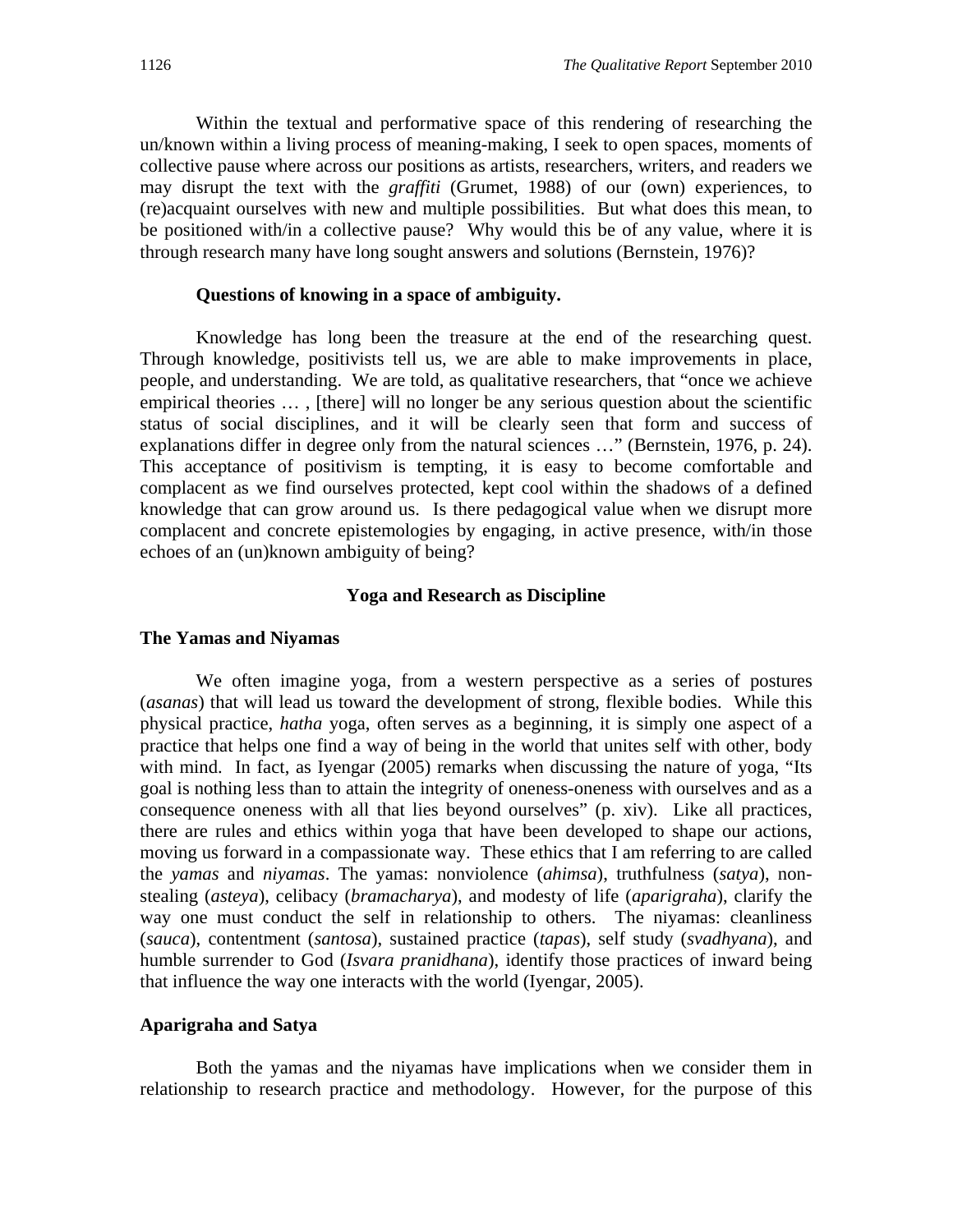paper I will focus on the yamas of satya (truthfulness) and aparigraha (modesty of life). Iyengar (2005) remarks that Truth is *absolute,* it "is the soul communicating with conscience" (p. 251). Satya is conscious and absolute Truth; however, if we examine this through the practice of aparigraha we must be humble, letting go of our own attachments to truth. Thus through the practice of satya and aparigraha*,* we begin to recognize that absolute Truth is only possible when we let go of our attachments to individual truths, becoming compassionate in relationship to the truths of an other*,* recognizing that knowing is temporal, truth relative. It is these two ethical practices that have the potential to change the way we look at research, both in terms of the purpose of research as well as the ways in which we interpret our data.

## **Aligning Practice**

 As I consider the disciplines of satya and aparigraha, as they might relate to the work of researching and teaching, I would like to for a moment return to a basic definition of qualitative research, as offered Denzin and Lincoln (2000). Qualitative research is:

a situated activity that locates the observer in the world. It consists of a set of interpretive, material practices that make the world visible. These practices transform the world. They turn the world into a series of representations, including field notes, interviews, conversations, photographs, recordings, and memos to the self. At this level, qualitative research involves an interpretive, naturalistic approach to the world. This means that qualitative researchers study things in their natural settings, attempting to make sense of, or to interpret, phenomena in terms of the meanings people bring to them. (p. 3)

Research and teaching might easily be considered practices mirroring those of yoga. Through our practice we learn the postures/methods and become present to ourselves and the world around us. We move in response, re-adjusting our bodies and minds as the elements of the moment re-position us. We become limber and re-livened when we do not push ourselves into those poses and ideas that we might no longer be able to do in this moment. Yoga is a practice of love and courage; education, and as such I would like to note research, is as Freire (2005) comments, "an act of love, and thus an act of courage. It cannot fear analysis of reality or, under pain of revealing itself as a farce, avoid creative discussion" (p. 38). Meaning remains static if we are isolated in the act of claiming without willingness to be present, listening as we enter into a reflexive discussion with another. Through satya and aparigraha, we are able to release our attachments to singular moments of knowing, offering opportunity for more engaged conversations of temporality as opposed to reality. By acknowledging and letting go of attachment, one is freed from the burden of the known – able to move to new settings or levels of awareness, somehow knowing that upon no level will one remain for long (Prabhupada, 1997).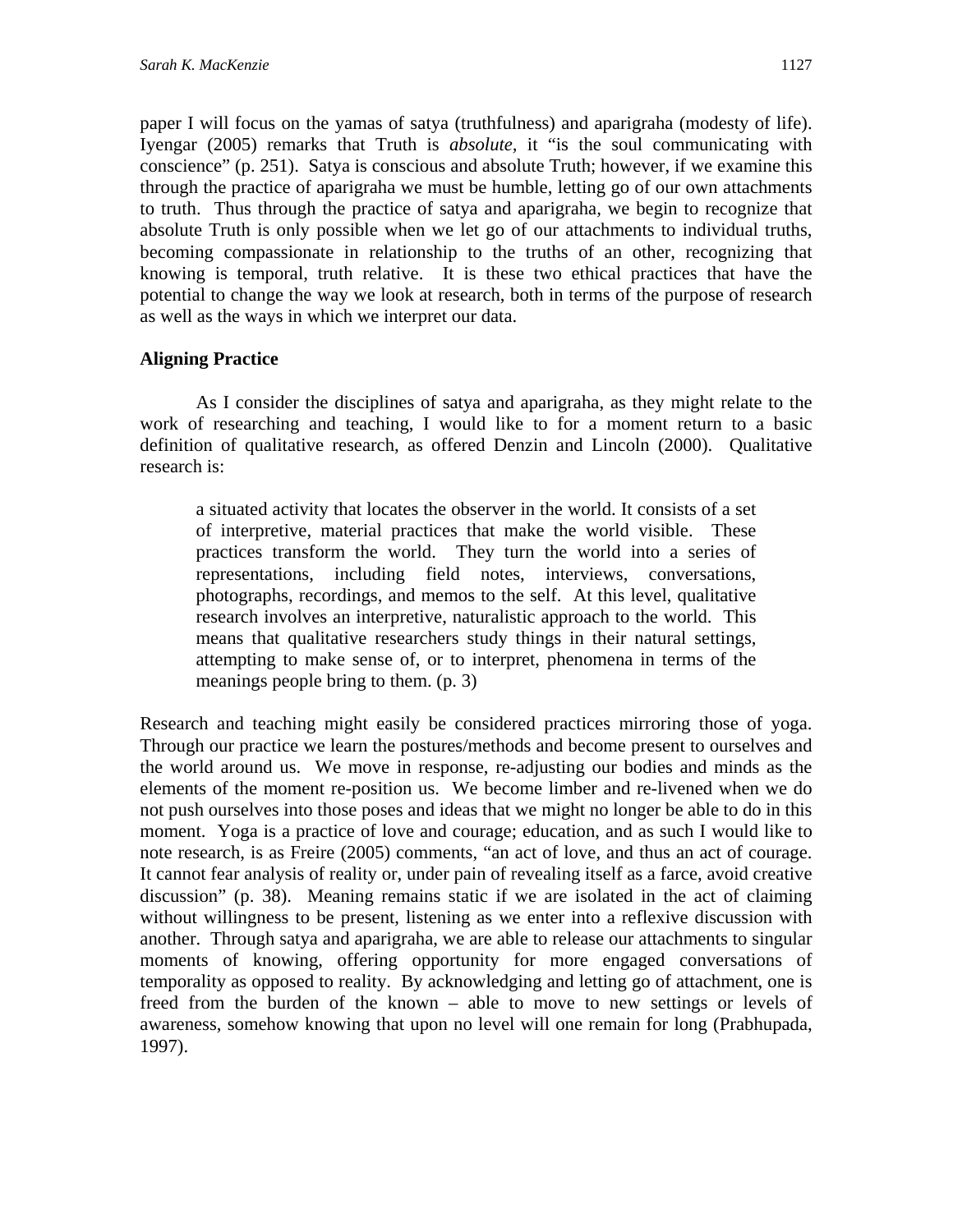#### **(Im)possible Boundaries**

To let go of attachment the experience may lose the meaning I have placed upon it, with that loss of meaning, I fear I will lose loved aspects of myself the possibility for freeing voice body once silenced during the moment of the lived experience. Clinging desperately to a single facet momentary Truth I miss opportunities unable to move beyond the barriers of a single story unable to develop relationship with Other instead I remain silent alone I speak my words schizophrenic holding momentary meaning for me alone unintelligible to anyone who I do not let in. Possessed my boundaries tight allowing few rays of the fluid story to enter sealing the porous spaces of being freezing movement turning through what I have known Caught in my attachment there is no room to connect grow I am forever trapped in the waters of silent narcissism.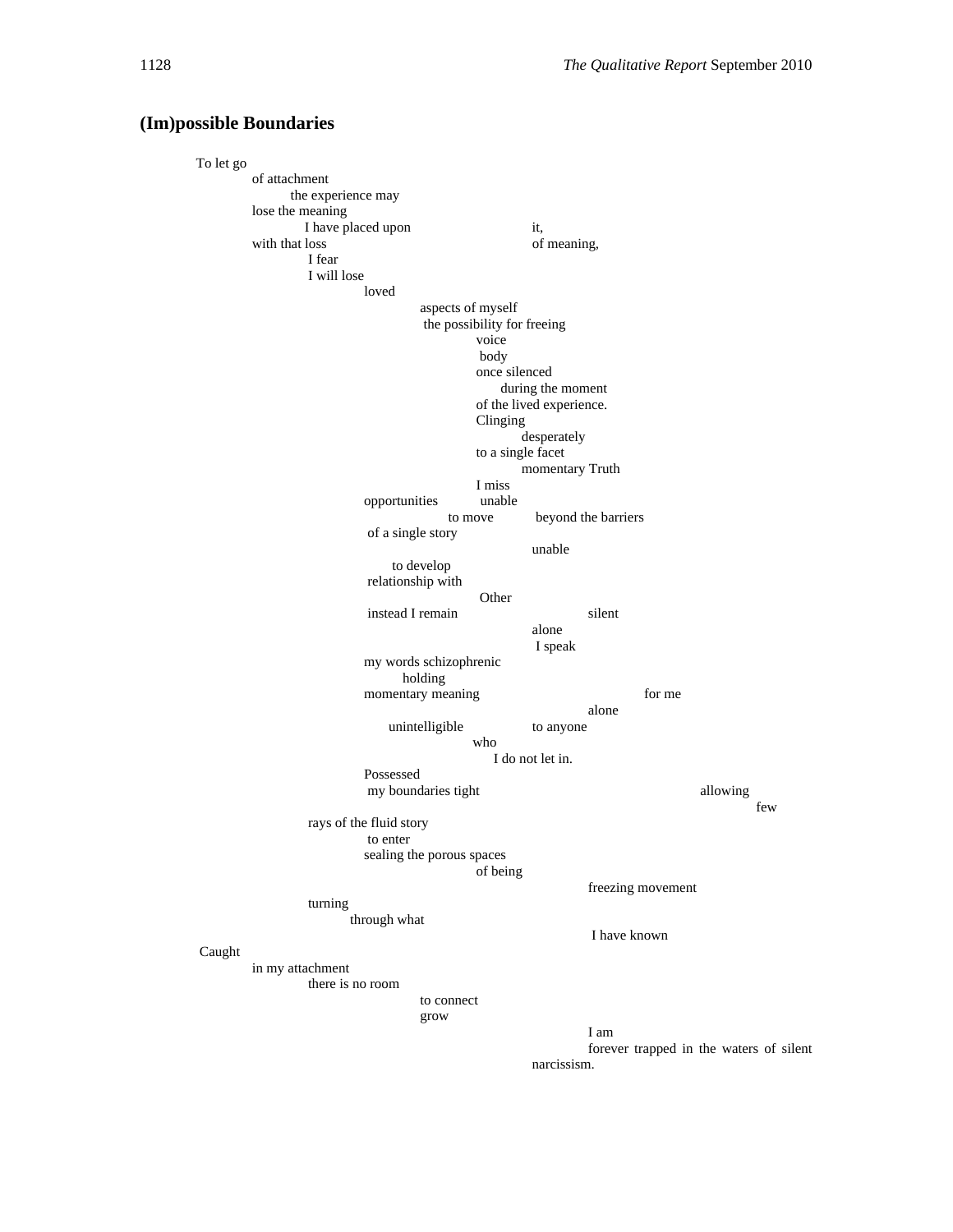#### **Subjective Admission**

 My desire to hold tight to the stories I claim as my own is wrapped deeply within the chasms of my own subjectivity, yet satya and aparigraha allow me to release these stories so that they may become something else. As a postmodern artist, researcher, and teacher I want to open up spaces so that the fluid of multiple and un/known truths might enter into and through the collective movement of be(com)ing with and trying to make sense of the experiences of teaching and learning (researching). Yet, I admit there are moments when I find myself desperately attached to a singular meaning of the experience seeking to claim "It" as it was for me within a given moment.

 Satya and aparigraha offer researcher and educator, s/he who is always in the process of be(com)ing, the possibility of moving beyond those cultural myths (Britzman, 1991) of a static known that may shape one's perception of what is or what should be. Within this yogic space of possibility we are able to let go of absolutes and begin to be present to all that is going on around us.

#### **Artful (Un)knowing**

Arts-informed research practices offer a powerful platform through which to become present; however, it is important to also take into account our humanity and desire as researchers and the hegemonic implications that exist as a result of this. The work one does within arts-informed research is deeply autobiographical and personal. As we tell our stories we become vulnerable, both to the possibilities of rejection by another as well as the loss of the story we once claimed as our own. We too, must examine the purpose behind our choices to do this sort of research. Leggo (2008) considers the autobiographical nature of research to be a form of *echolocation* as one seeks to locate oneself and experience in relationship to others. With this, I believe it is safe to assume that we are also seeking some form of identification within community. There is an eagerness to be seen, to *change minds* (Barone, 2008); however, one must be careful to avoid the imposition of a Truth, just so that s/he might make the desired point or provide the sought after image of self in relationship to the world. Within the paradigms of qualitative research exist many spaces to report knowledge or explain experience (Irwin, 2008), and all of these spaces have something to offer. Yet, there is also value in creating spaces to construct and co-create knowledge that is lively and fluid, always in a state of becoming (Irwin, 2008). Barone, encourages the researcher to embrace an epistemology that is *humble* (p. 38), that leaves space for others to relate to the story so that they might enter into the sought after living dialogue of meaning making. However, in order to create these spaces, we must look very carefully at our epistemological practices as researchers.

#### **Yogic (Re)searching as Pedagogy**

In much of his work on critical consciousness, Freire (2005) remarks on the importance of entering reality, to engage dialogue for change. As an artist, educator and researcher, I believe it is extremely important to engage critically with the present moment; however, it also important to recognize the variations and temporality of reality.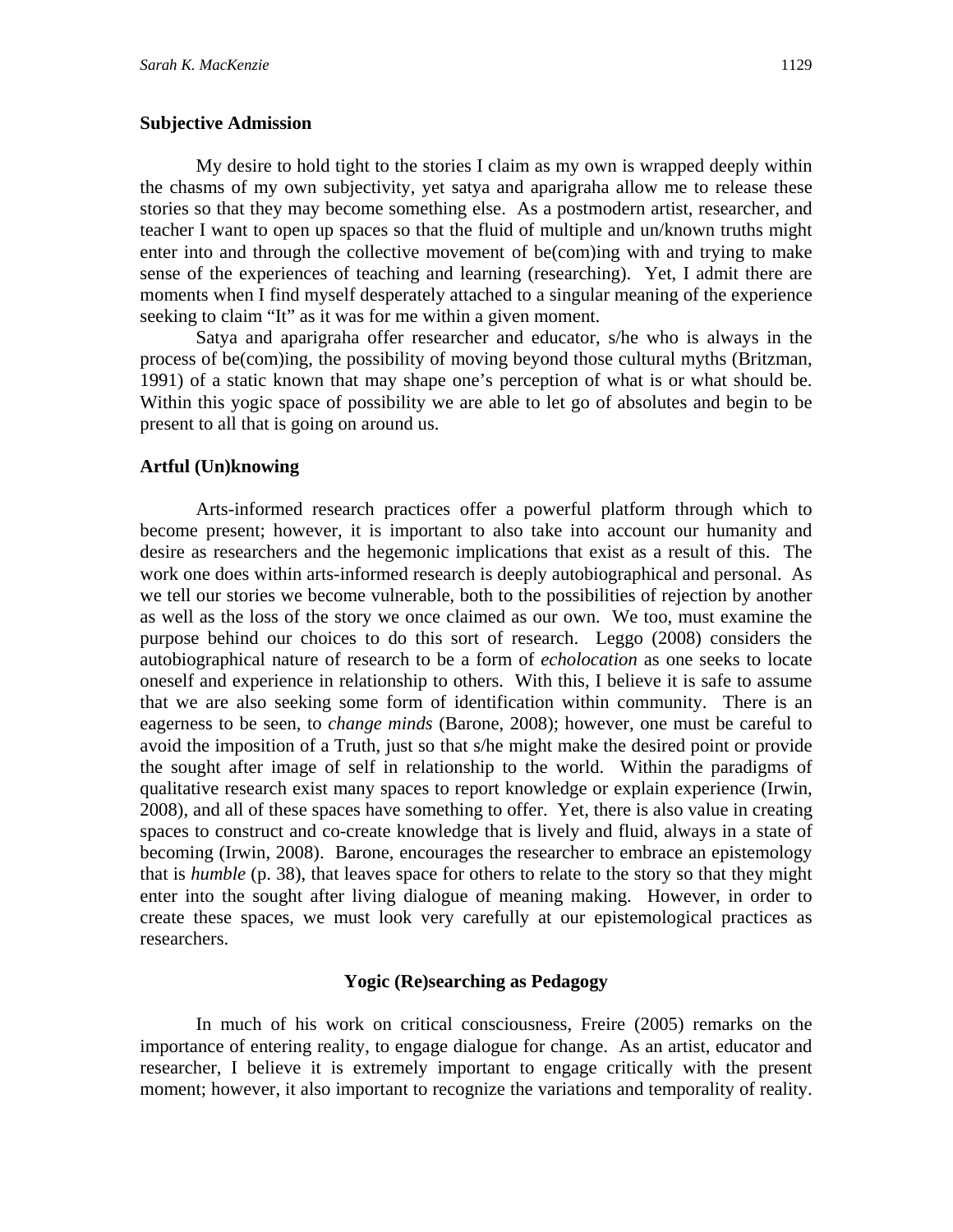We might engage, but it is important too, to be open to new ways of seeing the world. Through the practice of yoga, we are reminded to return to the breath, to re-connect with oursel(f)ves as well as earth and other. Both satya and aparigraha arise from the breath; with the breath we become one with the moment, one with all that is around us and we are able to release the possession of what we believe to be Truth. There is value in this work of non/possession as we consider the pedagogical possibilities of the living and performative collective story as it might begin to weave across the textual terrain of shared experience, inviting one to let go or at least recognize preconceived notions of what is known. It is through satya and aparigraha that experience becomes embodied: moving presently with/in the story allows one to release the tight grip upon those "loved" aspects of the experience and the self.

 This does not mean, that we no longer value past experience, instead like Davies (2000) notes discussing the methodology of *collective biography*, ". . . listening to others tell their stories helps us fill in the gaps and silences of knowing oneself as an embodied being" (p. 14). By letting go we begin to live presently, sharing our knowing openly, allowing it, through dialogue, to move within and without ourselves fusing with the knowing of others -- responding across space and time.

#### **Walking In/decision**

I remember chilly autumns of transition when bodies grew out of their comfortable shapes becoming unrecognizable grotesque smiles veiling the boils of growing up too fast, too soon Souls burnt to a crisp, peeling revealing fresh, what we did not know or want to believe Children seeking reeking of impending adulthood the musk of parents burdens and the cacophony of too many truths We hid amidst our boisterousness or timidity Through the crowd they look, judge, assess leaves turning in whispering winds of schooled expectation We did the work some of us wanting more reading through the tears of text desperate for some reveal a mirrored recognition of our experience Spectred imagination weaving her willowy palms through our words until we could see ourselves faint images rippling through the waters of our own anticipation We did not want to wait or do what we were told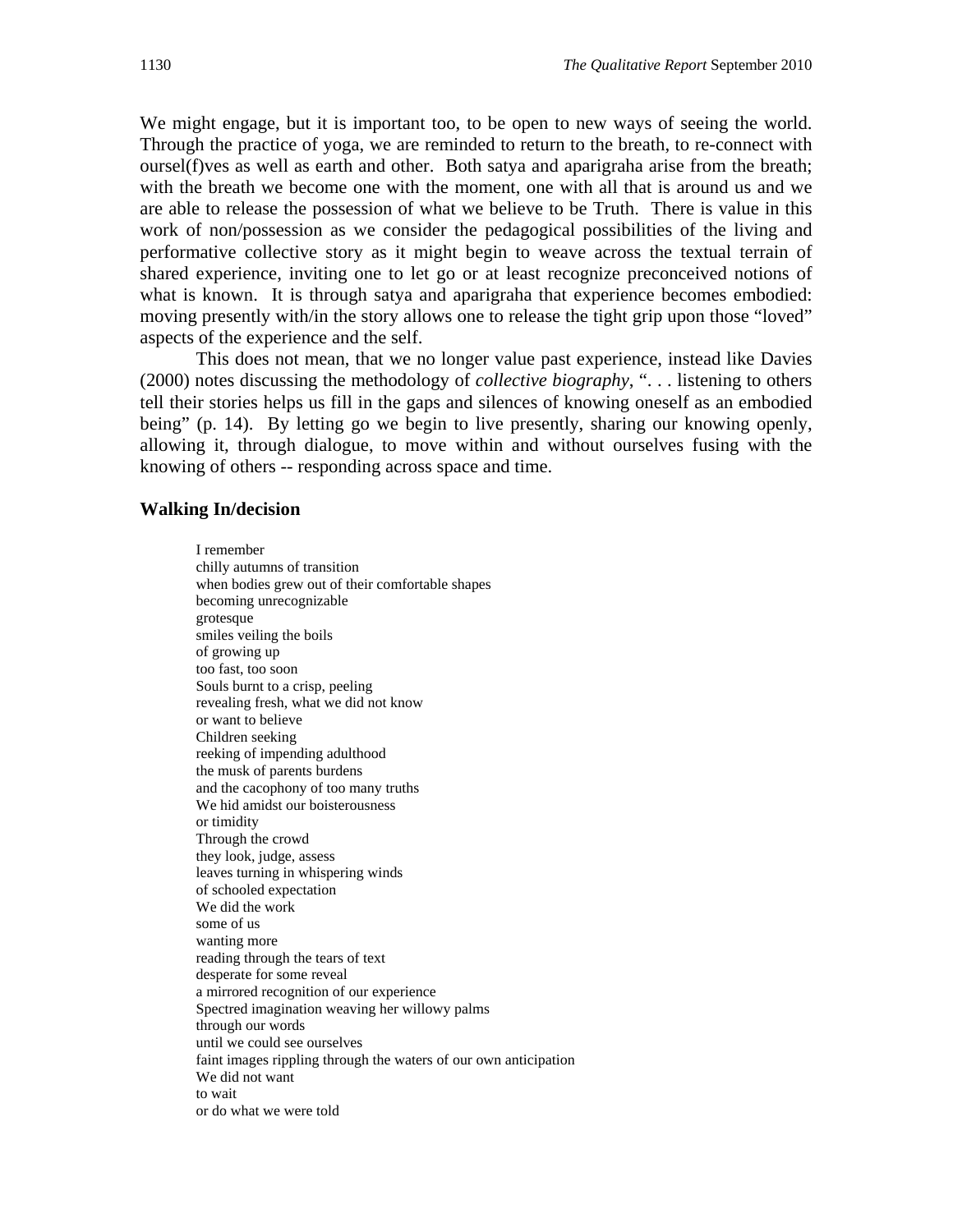but sometimes we did and sometimes in the breeze of another beckoning we began to wonder and hope finding beauty in the colors of our becoming.

#### **Opening Research Spaces With Poststructuralist Intention**

The words in this poem reflect my own experience(s) of coming of age as an adolescent. I return to these words and images, considering them first from the perspective of my/self, one who has and does experience a known. I remember the faces, the emotions, the places; however, I am aware that this remembering is shaped and evolving across space and time – if I were honest with myself, I would recognize that this is not my story alone. Instead, the story belongs to many – despite the fact that the images we see, the place, the sounds, they all might be different. As a researcher and writer of the self story I have two choices: I can claim the experience as my own, a static truth to be received or I can open my work up so that readers can weave their own stories within the spaces, coming to new meanings that extend far beyond what I may have imagined. Pedagogical spaces are created when I admit that my work arises from my own attachment to those experiences of struggle or delight that have shaped my understanding of mysel(f)es. However, the pedagogical possibilities become much greater when I use the practices of satya and aparigraha to acknowledge and release this attachment to that which I perceive as my own personal Truth. To embrace these yogic practices within our researching means we must enter into the process with a poststructuralist intention, acknowledging how both ourselves and our words have been positioned across space and time; they are not our own. It is likely through the release of attachment, that I may become lost; however loss is not something to be mourned, rather through loss I might discover and create *open spaces* (Norman, 2001).

There are moments I find myself fearful, searching for a map, hiding myself for risk of exposure. My experimentation of satya and aparigraha within the textual landscape releases the need for protective isolation, inviting both myself and those who participate along the textual journey of (un)knowing, to perform varied possibilities of understanding what it means to be(come), to have been, and to grow, and to get lost. Davies (2000) intimates,"As one story unfolds, as the words are found with which to reveal the embodied memory, other memories unfurl from their original hiding places, bringing it to life in the same gesture as bringing other stories to life" (p. 14).

I do remember a thought in the darkness child waiting for the answers of tomorrow or yesterday move across her consciousness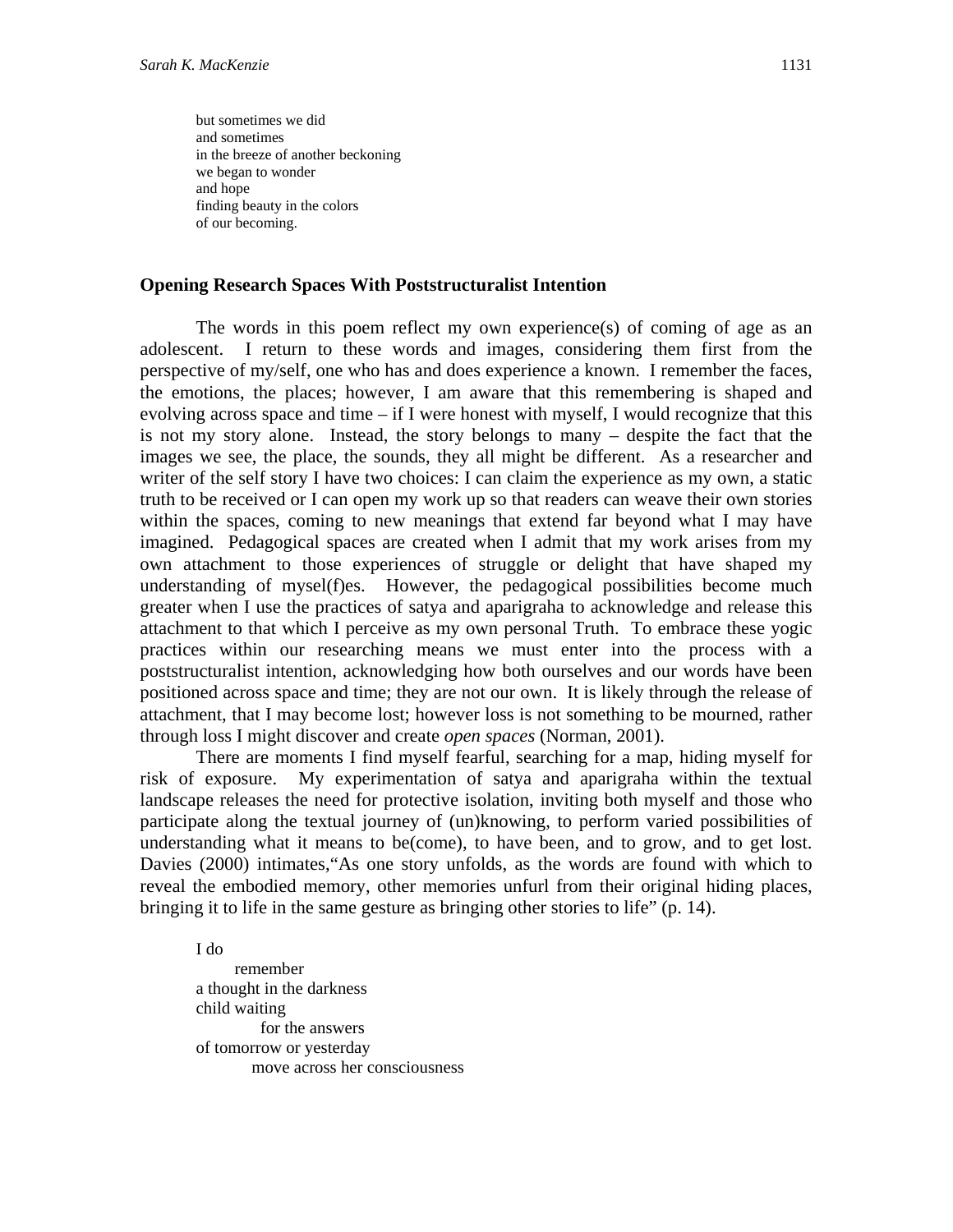Through the work of satya and aparigraha within teaching and research, our stories become energized and aware, open to the possibility of belonging to another or becoming something else. I ask -- how might you disrupt the poems those that reflect my past as well as those that render my own experience of making sense of research within this space, making them your own within this moment? But even as I ask this question, I wonder would it truly be disruption or have I, through yoga created an opportunity for (re)unification of self and other?

#### **Embodied Ac/Knowledgements of Possibility**

#### **Uncomfortable researching postures.**

 By embracing the postures of satya and aparigraha, by entering into a dialogue of experience and possibility, we might invite ourselves and others to move beyond the isolation of Truth, moving toward an awareness of the unsaid along the search for position within a complex world. The embrace engages a collective strength so that one might find comfort in the dis/comfort of (un)knowing, claiming agency with/in the ambiguity, moving in hope across the context of evolving experiences of be(com)ing with/in research. As our bodies and minds move through those spaces of the (un)known, created through satya and aparigraha we will not arrive at answers. Instead, our postures will begin to flow into a place of pedagogical possibility which arises when one begins to breathe through attachment, acknowledging within our truths the spaces of the silent and temporal ordinary, becoming attentive to our movements with/in and outside epistemology, thus beginning to embrace the act of living inquiry. The exploration is one of wakeful reflection; by weaving spaces for the un/known upon the textual landscape, I seek to create openings (Springgay, Irwin, & Wilson, 2005) where multiple voices may begin to shift or disrupt meaning, thus opening the windows of dialogue.

#### **Seeing Through the Door**

A young woman sat tears heavy hidden behind red doors she knew too many secrets words listed upon a page searching for someone to see burden heavy collapsing the lungs imagined being There was a teacher who asked her to share listening to her words a requirement some said but in the demand something became a voice heard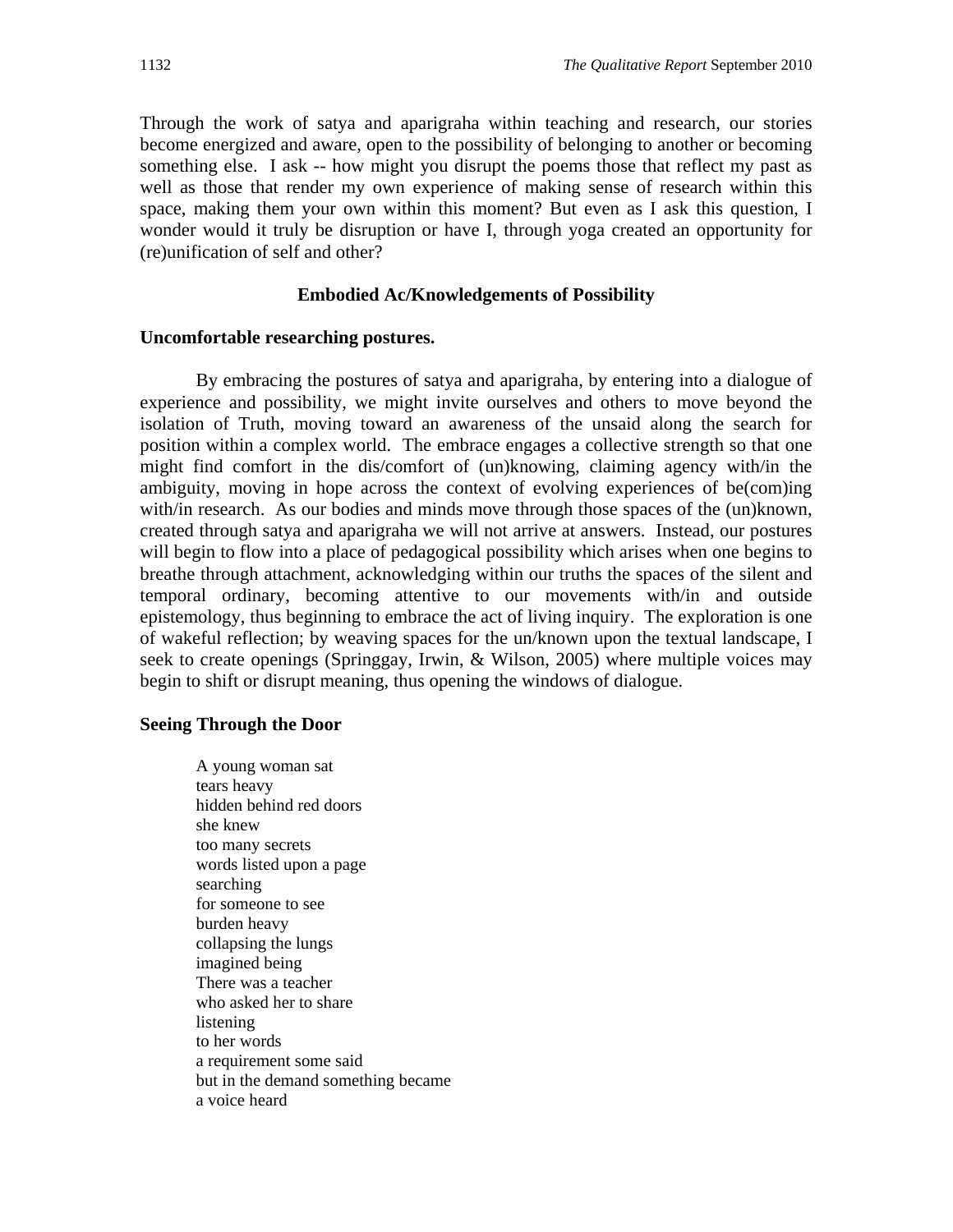her teacher she saw something the young woman in the pain of her words possibility, purpose, and beauty and gave the young woman hope in her sight.

#### **Negotiated Perception**

 I live in a moment, trying to make sense of it through text. Perhaps you may wonder about the exact experience that influenced the creation of the poem; however through satya and aparigraha I share only the fragment of a moment and then I offer it up, to become the story of someone else. Knowing, as that which might be transferable or quantified, cannot exist in such a space; instead I find myself thinking about the meaning for myself in this moment and what it might mean for someone else both with/in and across another moment. I have honored the practice of satya and aparigraha and with this willingness to release, and be present to the dis/comfort of (un)knowing, I, we, they, become transformed.

I begin to write, to negotiate my place within questioning, I move across a (s)p(l)ace similar to Lather's (2003) notion of research striving to be that which vacillates "between knowing and not knowing" (p. 265). It is in this vacillation…

amongst and between the complexities of life's entwinement with/in the moving circles of experience that I find my/self seeking purpose and (awareness of) position. It is as I make myself present breathing as I/we move in and toward the tangles of moments, that I/we might find peace (Ellsberg, 2001, p. 19)

…rooting and dis/connecting myself within those moments in which my understanding may become more than simply knowledge, becoming something that transcends Truth moving toward a collective and breathing life. Research becomes something spiritual, embodied and whole by also existing beyond what I might ever claim to know. Moving with awareness, I seek to bow to those possible ways of being and knowing that intersect at the prism of creation – allowing for transformation, justice, beauty, and movement through the spaces of a life lived. But how is it that I might journey along this spiritual terrain of understanding? I speak of terrain rather than destination as I perceive the spiritual nature of research as pedagogy from the poststructuralist position discussed by Butler (1993) – that which shifts…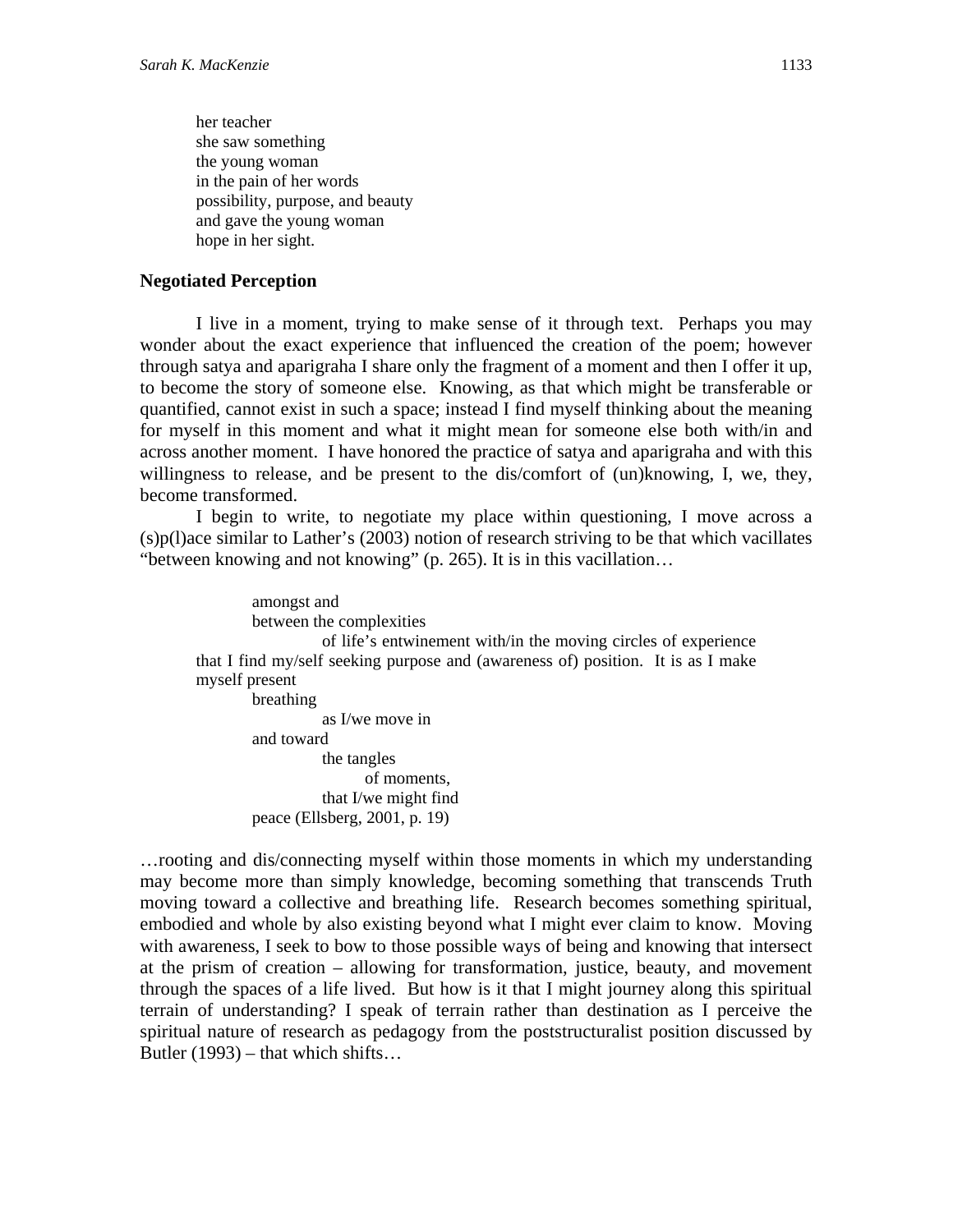across contexts

as the subjectivity

of my/self as researcher

#### existing and

…interacting with the powerful echoes of all those moments of my past, present, and desires for the future. The spirituality of being and understanding is one recognized by Irigaray (2002) as evolving and incomplete; I am teacher, researcher, artist, writer, student – one moving in and out of the other, balanced and askew - seeking my/self with/in those traumas that have been inscribed upon my body (Davies, 2000; Slatterly, 2000) and continue to impact my perceptions and practices. With/in my seeking I "… must try to connect the here and now of today, this present moment of our life, to the reality of yesterday and tomorrow" (Irigaray, 2002, p. 21). It is in the space of this paper that I wish to explore the possibilities, those practices of multiple and *blurred genre* (Barone, 2008; Richardson, 2000) that are never fixed - but rather react to the shifts of...

nature and soul soul and nature nature soul shifting

…that might allow my understanding to reach a conscious place of fluid enlightenment. A fluidity of spirituality and insight that allows me, the researcher to establish connection and relationship with/in time and (s)p(l)ace, with an other. It is my intention to both invite and enter into dialogue with the reader as we explore what it means to be in the world through our movements and words. Some might note this awareness of self within research to be narcissistic; however, this is not my attempt, rather through satya and aparigraha–I can only speak of myself in the moment, I cannot hold or claim the thoughts of an other. By not claiming I can listen, opening myself up to the possibilities of be(com)ing with, of, and for an other.

#### **Rendered Possibilities of Communal Truth**

 The purpose of this paper is to provide a *rendering* (Irwin, 2004) of the epistemological possibilities that may exist when those involved in post-experimental, arts-informed inquiry draw on yogic philosophies to inform their researching (and teaching) practice. This is my self-story of "... living in the borderlands" (Irwin, 2004, p. 30), trying to make sense of the epistemology of experience as a means to inform my practice as a researcher, artist, and teacher. My intention is not to provide answers, but rather to create *openings* (Wilson, 2004) space for co-creation of a momentary knowing within ambiguity. It is the simplicity offered through satya and aparigraha that allows one to becoming whole entering into the openings of communal knowing as s/he makes oneself present to the temporal beauty of a shared un/known. Sameshima (2007) reflects upon this as she remarks:

Wholeness is thus living inside and outside-living a subversive esthetic, moving with conviction, away from the safety of conformity and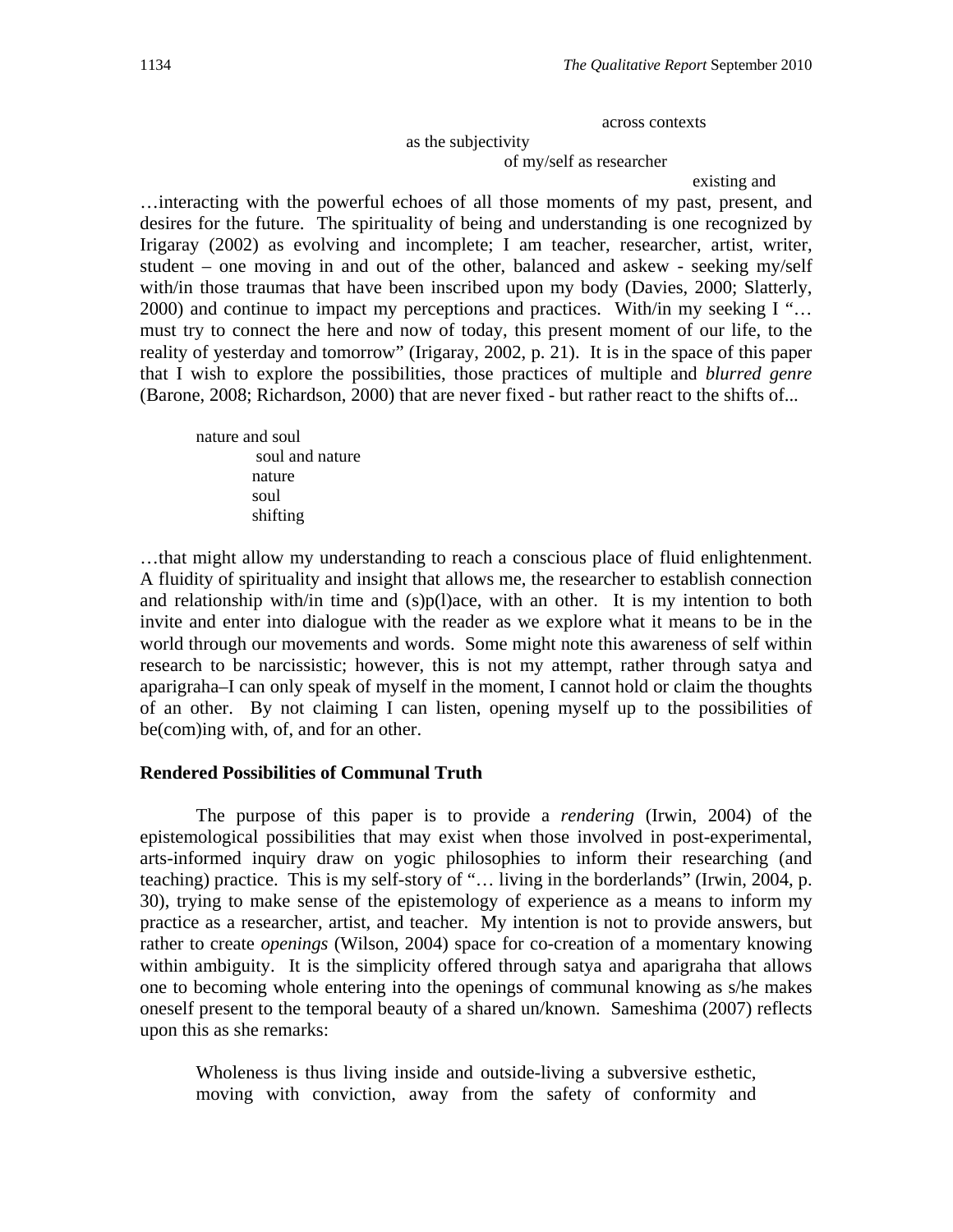standardization, and the fear that holds us there, to the unknown, to the new, and to open connective spaces where impossible becomes possible. (p. 33)

It is my hope that through satya and aparigraha, one might become present to the (in)scriptions upon's one's subjectivity; be(com)ing an agent with/in practice, aware of the shifts and fluctuations that occur with/in knowing and ready to "play" with them offering up new and unowned spaces of subjective possibility.

 Recognizing the often static nature of research writing, I move to create open spaces that are artful, as I keep in mind Young's (2002) reflection that:

Art objects interrupt the familiar, notional life or take-for-granted meaning of both epistemologies and ontologies by providing an encounter with the other*.* Interrupting the familiar through an engagement with a work of art involves an encounter with the *other* which in turn implies an encounter with the *self.* (p. 1)

Both interruption and engagement with an un/known allow us to consider meaning from multiple perspectives. I have placed my words upon the page as an offering of what I might know across this moment, but these words are not fixed. I use poetry as a means to invite interruption and engagement. As I have mentioned, from a positivist perspective, knowing is something established and permanent. Poetry confuses this permanence by offering up space for interpretation. There may be dis/comfort in the interpretation as one becomes unsteady trying to make sense or find the path as he/she engages with the un/known. This instability encourages a deeper awareness as one tries to find direction through the brambles of an artful and unclaimed text. As Eisner (2004) points out, "change the cadence in a line of poetry and you change the poem's meaning" (p. 7). Along the researching journey through an unclaimed text we are invited to interrupt and make sense for ourselves with/in the moment, opening space for multiple meanings.

 I am an artist, researcher, and teacher who seeks to explore the questions Cochran-Smith and Lytle (1993) consider to be consistent across educational research paradigms and perspectives: "What does it mean to know about teaching: what can be known, how can it be known, who has the authority to know, and how knowledge can or should be used for theoretical or practice purposes" (p. 42). Taking into consideration Lather's (1986) suggestion that the role of the researcher must be "reconceptualized as that of a catalyst who works with local participants …" (p. 73), I reflect upon the location as the text itself; the participants who are all those who chose to engage with the text. Luce-Kapler (1997) identifies research writing to be a reconstruction of the experience that creates opening through which the reader might enter and better make sense of the experience I want to build upon this idea, moving beyond the idea of the text being a reconstruction, but rather as a researching experience itself. The words I write are meant to exist as part of a communal be(com)ing, that which Irwin (2008) explores as a "continuous process inherent in the knowing-through-inquiry process" (p. 73). Within this paper, there is not finality to what I am trying to say or (per)form; rather I seek to create openings, where others might enter into and play with the text through the interpretive lens of their own experience. Through this lively interaction, one may begin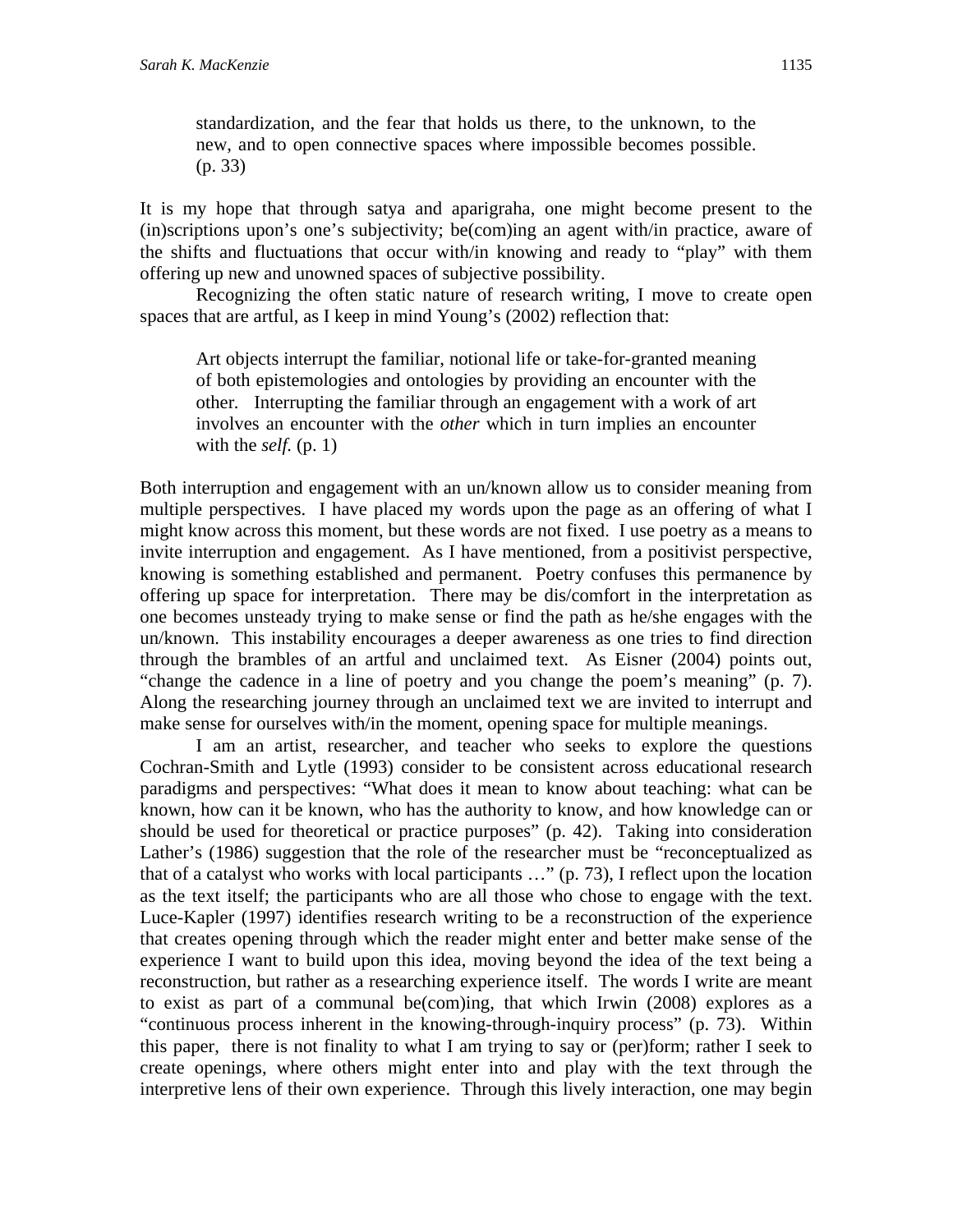to consider how the yogic practice of satya and aparigraha might influence his/her own researching processes.

#### **Yogic Epistemology as Praxis**

#### **The Action of Patience**

 Within both teaching and research meaning cannot be imposed, it exists in experience and evolves through relationship. One cannot determine what happens within either context, however, it is important as Kind (2008) reflects, "… to take an attitude of waiting and listening ... without knowing exactly what you are waiting and listening for; to not know and give attention to the not knowing and to wait for something to present itself" (p. 173). While Kind is referring more to the practice of teaching, this lively patience is also important within living inquiry, and I would like to suggest, it is an example of both satya and aparigraha in practice. For me, within my practice of research and teaching it is not about representing or claiming a known, for knowing is fluid, shifting the moment it is shared, the moment the experience has passed. I draw on aparigraha to help me let go of my want, my desire to be true in my knowing and satya to help me recognize that truth is universal and thus cannot be claimed or owned by one. However, I am aware that we live in a culture that places high regard on absolutes. This is dangerous researching work, but necessary if we are to move forward in praxis, challenging those structures that marginalize and control (Madison, 2007).

 Here, I find a necessary moment to pause, to consider the meaning of praxis for myself as teacher, researcher, and artist. Through praxis, theory and research become intertwined as we are (re)taught how to make sense of and respond to experience as a result of experience. Praxis both informs and leads one to action; it is simultaneously reflection, critical analysis, evaluation, and interpretation (Pearse, 2004). "Praxis is a way of being in the world" (Pearse, p. 185) and this being is about relationship and inter/action. Lawrence-Lightfoot (2005) has remarked "the boundaries that we draw between scientific and artistic representations of reality not only produce distorted caricatures of each realm but also blind us to the similarities and resonances between them" (p. 13). These boundaries often lead to a fixed view of the world, where we find ourselves believing and seeing through the mythic transparency of normatized knowing. Butler (2004) asks, "Is there an ethical valence to unknowingness?" (p. 38). She asks this question as she considers the responsibility of telling, examining whether *being* could perhaps be enough. The practice of satya and aparigraha suggests that not only could this be enough, but it might guide us toward a deeper, more universal understanding that exists both with/in and outside ourselves. When we let go of past attachments, existing only as a subjects present in the temporal space of relationship, we attain a greater sense of awareness of past and present/self and other. My story told, through the boundaries of my own subjective representations, offers little space for praxis. However, through the practice of satya and aparigraha, it becomes possible to blur the boundaries between scientific and artistic representations, to refine our understanding of truths, so that we might hear the subtle vibrations of subjectivity and ideology that echo across the consciousness of knowing. As we open our senses, (un)knowing, the images of life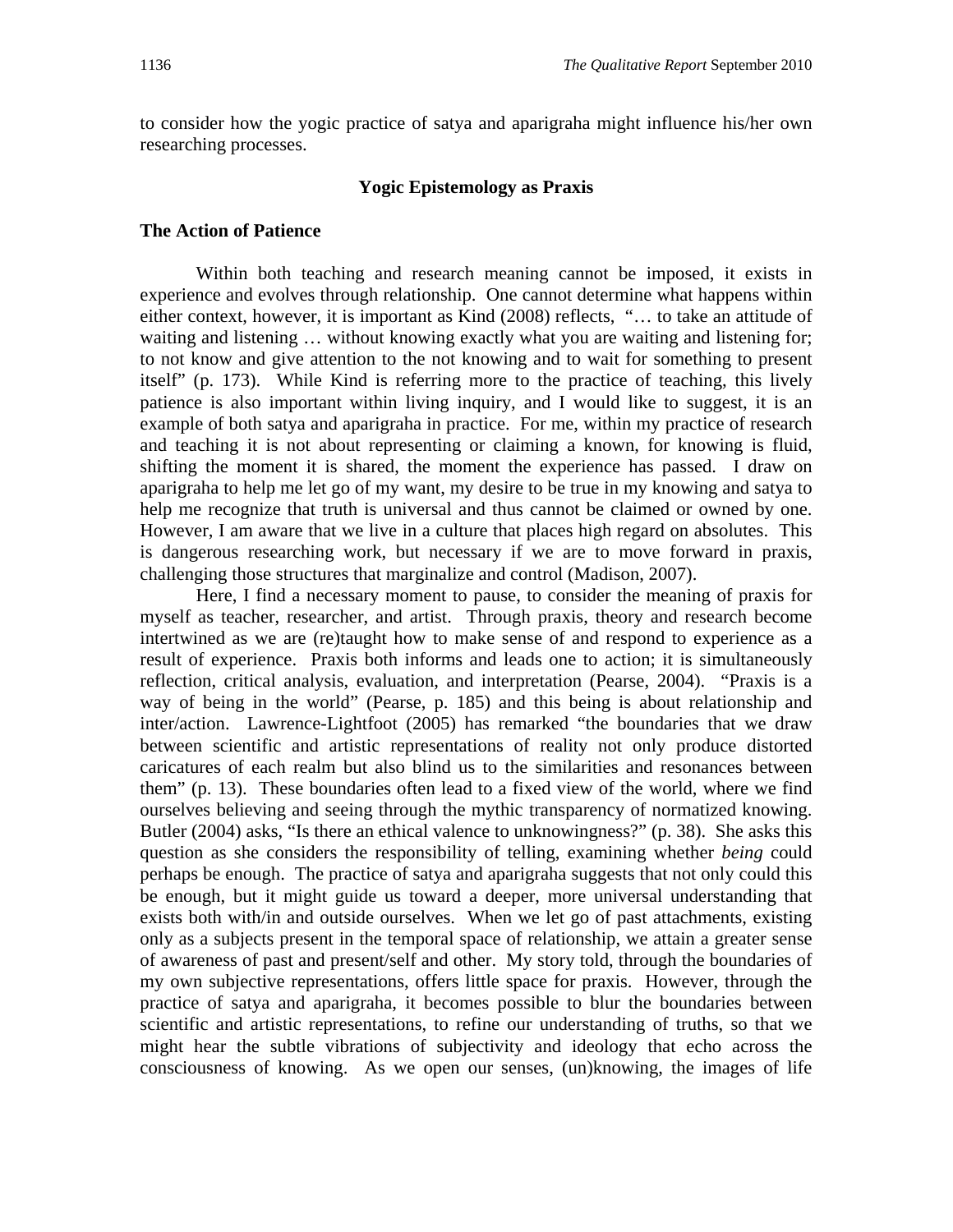become fresh, undefinable and full of possibility through a re-arrangement and dialogue that never ends.

## **Temporal Contradictions of a Knowing Self**

The room is quiet a body re-awakening in the not yet known

 Several years ago as a doctoral student at Pennsylvania State University, I had the opportunity to participate in a collective biography workshop with Bronwyn Davies. I was so excited, to write – to tell my story. I knew even before I arrived, what I would write about. Today, I do not remember the theme, but I remember the story: I was a little girl, (perhaps four or five years old) in the doorway of the sacristy of the church where my father was a priest. I stood there holding my mother's hand as she spoke of the organist with all her nice clothes, remarking that she herself looked like she had just stepped out of a Salvation Army reject box. A spiral staircase stood behind us–and I had just awoken to indiscretions of my father and his betrayal of my mother. This is one of my first memories. I was desperate to write this story, to share my beginnings and losses. I spent much time piecing the words, painting the picture just so. And then Davies came and asked each one of us to share our story – I shared mine. She told me I had overtheorized. And I thought to myself, "how dare you, this is my story, my experience – this belongs to me, I know …" I was attached and afraid to let go, to listen, to leave room for new possibilities for be(com)ing an (un)knowing person with/in the world.

 As an artist, researcher, and educator, I often find myself confronted with the chaotic and awkward disruptions of (un)recognized Truths. Within my classroom, I call on pre-service teachers to question, to deconstruct that which they read and are told, by examining their experiences critically, identifying those ideals that are not theirs alone. Being very aware of my own losses as an educator, I seek to prevent my students from the plight of the *ordinary person* who Freire (2005) remarks, may easily find him/herself "crushed, diminished, converted into a spectator, maneuvered by myths which powerful sources have created" (p. 6). It is painful for my students, to discover that their *truest sel(f)es* are subjects, belonging to an other as much as self*,* that they are not in fact autonomous. As I speak, calling on them to question, I am the *knower.* I continue to talk, to share with them the "best" forms of practice - opening up I hope, new possibilities for praxis. Yet there are moments of awareness when I begin to question my attachments within this position.

I hear a voice and recognize it is (not) my own claiming

I realize in the questioning that I am indeed attached to certain truths, and it is important for me to breathe with awareness, as I use satya and aparigraha to help me willingly acknowledge those truths as temporal and not mine alone, thus becoming willing to let them go.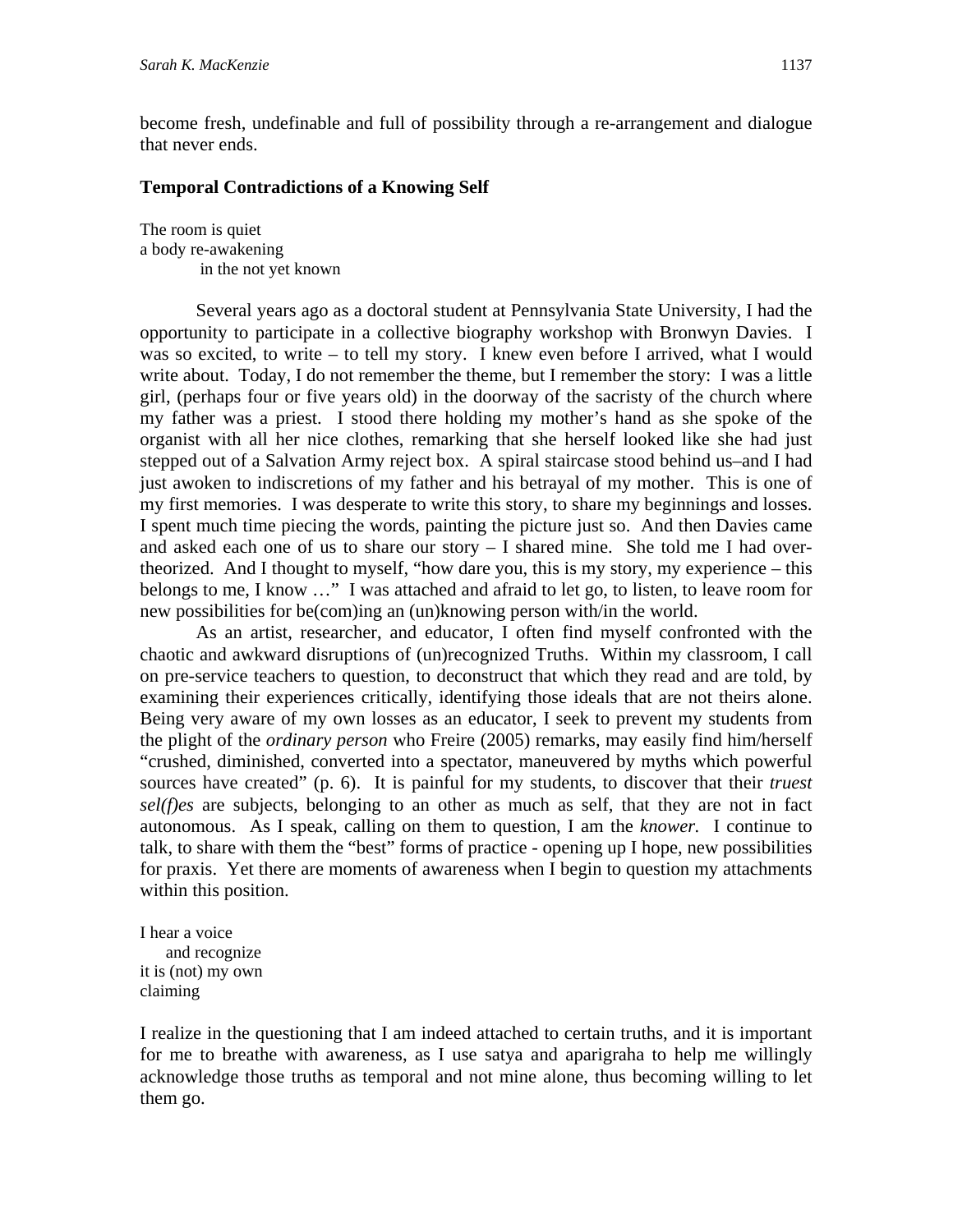#### **(Un)knowing as Truth**

 To further explore the notion of yogic (un)knowing within research and pedagogy, I would like first to reflect upon those ideas of the known that have so often shaped our perceptions and practices within the process. The perspective I take reflects a belief that education and research exist collectively, informing one another as they intertwine across contexts to make available multiple epistemologies, through sense and work, with which to engage with the world. It is from this perspective that I draw on Dewey's (1997) considerations of *experience and education* considering the institutional nature of acquiring knowledge as it categorizes and orders knowing. This categorization of knowing is also addressed by Bacon (1983) as he considers Castaneda's definition of knowledge as that which exists categorically or in species. Knowledge is separate, ordered and rationale–the idea is that the acquisition of knowledge within education, and as such research, offers one the opportunity of success as defined by those others who have come before. Education is as Dewey notes, part of a "traditional scheme" (p. 18) of imposition, where knowledge comes "from above and outside" (p.18). Elliot Eisner (2004) remarks: "We live at a time that puts a premium on measurement of outcomes, on the ability to predict them, and on the need to be absolutely clear about what we want to accomplish" (p. 3). There is a static quality with/in this idea of knowledge, and many find comfort in the tangible sense of completion it offers.

Do you know what it is I know The measures and outcomes valid we have discovered you and I separate in our claiming and knowing (have I forgotten yesterday today this moment passing and what might be tomorrow

 The fixed image of Truth, according to Toulmin (as cited in Eisner, 2004) is one that evolved during the Englightenment, when the purpose of knowing shifted in emphasis from the *timely* toward the *timeless* (p. 3). From this perspective our epistemologies and truths may remain long after we are gone. It is from within this *enlightened* position of knowing, one that seeks to define and pave paths toward absolute truths and understanding, that much traditional research (and education) claims its space.

#### **The Energy of Temporal Enlightenment**

 But I must ask, what happens to the knowledge if it stays still, caught within the lifeless space of timelessness? Through this contemplation, I return again to yogic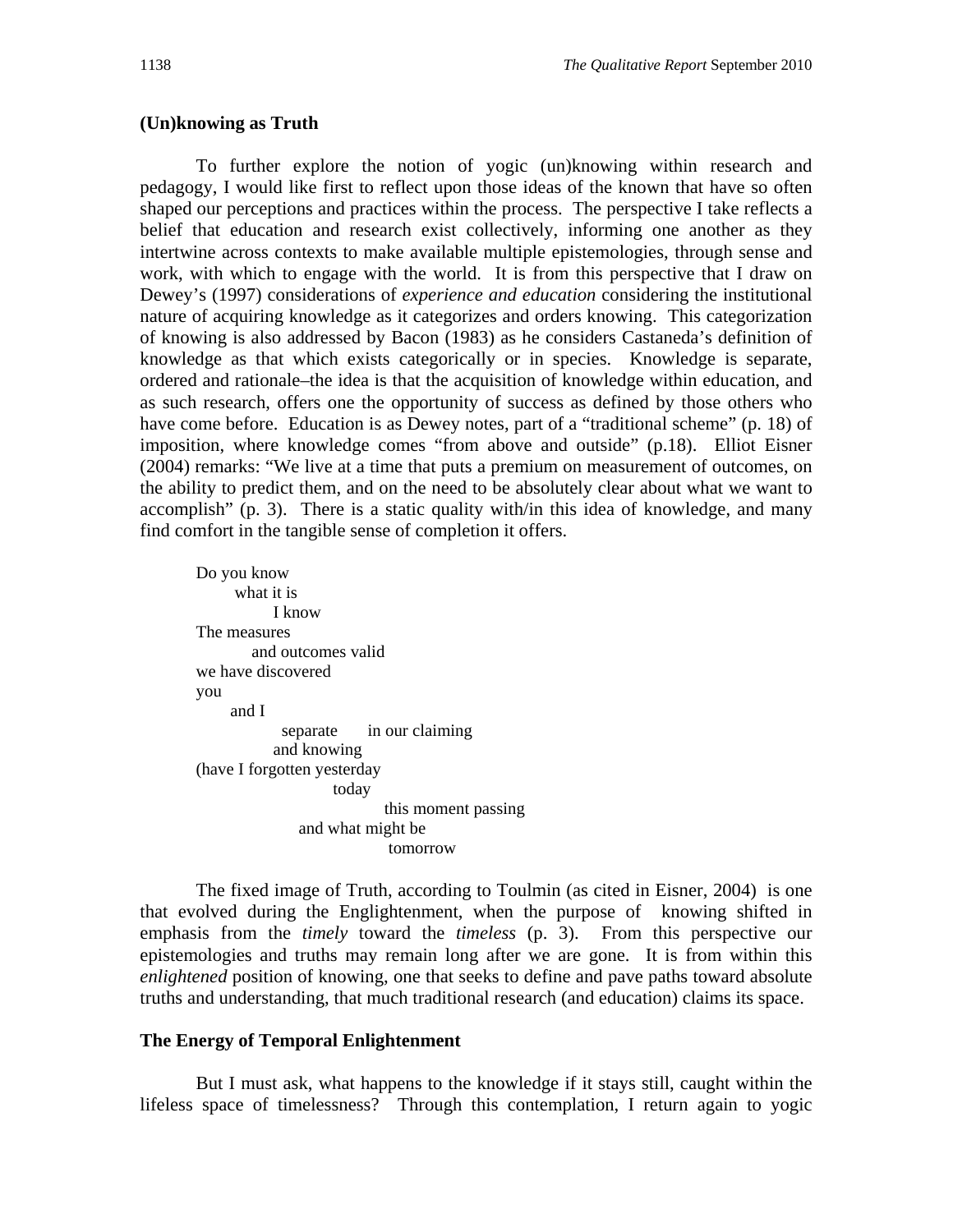philosophy and practice where body and mind are unified and present to the living moment through the breath. However, for the body to breathe and the mind to be aware we must engage in the practice of satya and aparigraha so that our *prana*, or lifeforce might be active. This prana is energy that must move to remain healthy and as Iyengar (2005) remarks,

Energy needs to flow, or its source withers. By covetousness or miserly clinging on, we stop energy from flowing, from creating more energy, and eventually, by this offence against a natural law, it is we who are impoverished and poisoned by our own hoarding of life's riches. (p. 254)

```
They tell me
```
 Knowledge feeds me me milk to live birthed in motion my steps are made taken with awareness but who where when what is it that drives me forward

 Energy and enlightenment, can one exist without the other? Lather (1991) highlights that "The fundamental tensions between the Enlightenment and postmodernist projects provide a fertile instability in the most foundational tenets of how we regard the processes of knowledge production and legitimation" (p. 81). Consider for a moment research and knowing as a birthing process, what happens when the child comes into existence, taking his/her first breath. Fels (2004) reflects on performance and the complexity of being in relationship to education, posing that "if we imagine performance as generative action-interaction—a birthing and a rebirthing—of coming to know simultaneously within form and through the destruction of form, we find ourselves within the generative space located between structure and chaos" (p. 80). This chaos disrupts the picture. Reconsider for a moment the organic nature of a birthed knowing, many of us find beauty in a stated and claimed known, yet if we hold too tightly to the petals of this frail flower, the beauty (like the child) withers and we remain – staring at the space where it once existed. The shadows of our mourning, the standing and waiting for truth to return may hinder the growth of new flowers and temporary truths, texts remain claimed Truth, owned by one. It is the acknowledgement of the chaos, through the practice of satya and aparigraha that we develop an awareness of the fluidity and temporality of experienced Truth. This may lead us toward uncharted paths of collective (un)knowing as we bask in momentary existence and truth, ready to let go of attachment, thus moving forward.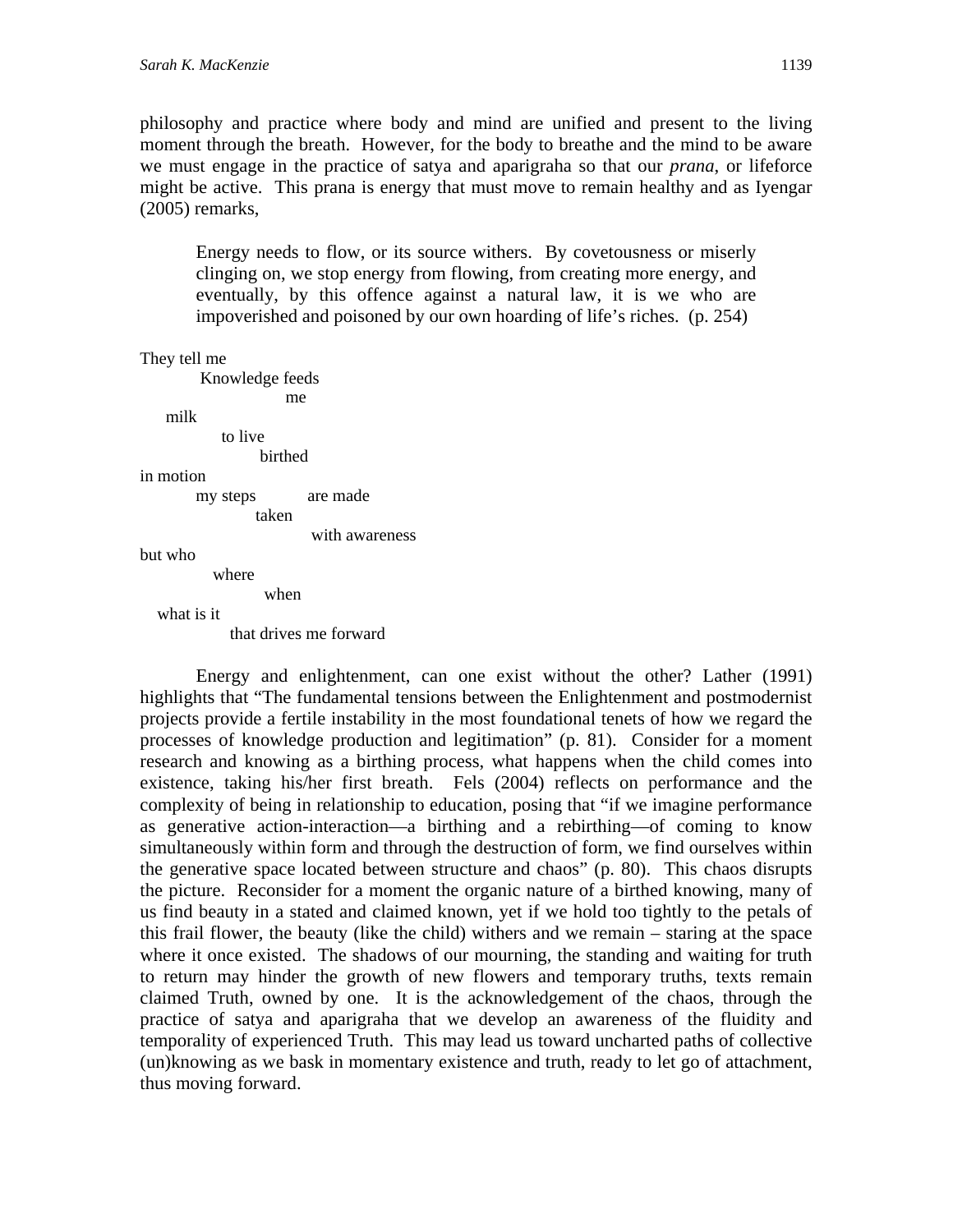#### **Recognizing Knowing as Ideologically Self-Centered**

While I have considered the pedagogical possibilities that arise when through satya and aparigraha, we readily acknowledge and release our attachments to the known, I believe it is important to acknowledge that even with/in this work of releasing or (un)claiming truths, we may find ourselves becoming a part of, or developing new ideologies (Lather, 1991). Consider for a moment Nealon and Searls-Giroux's (2003) reflection of the blinders of ideology:

Ideology is that which allows us to say that our values are 'better', without any reflection on who 'we' might be and without the slightest shred of evidence to back up our claim about 'our' superiority. Ideology is the thing that entices you to forget that meaning has always happened in context. Ideology leads you to accept each day as a natural fact: Things are the way they are; cased closed. (pp. 89-90)

 Fact represents the grasping of an attachment based in that which we have not stopped to become present to. For instance, I might say I do research – I have known the process of searching, I have tried to make and share meaning across multiple genres and texts; however, there are some who have told me that my work is not research, there are no numbers, no answers. All this is a matter of perspective, in a sense epistemological and certainly, in my opinion, pedagogical – I want to open up the conversation, inviting dialogue; at the same time, I admit part of me wants to silence this other who challenges what I believe to be true, something that I recognize as an important part of my identity.

There is a desire to claim our epistemologies, as those which are both absolute and truthful. As Irigaray (2004) considers, this truthful "knowing" exists through a single lens, one through which we see another as we see ourselves, "through our knowledge, our affection, our customs" (p. 24). There are limitations in these self-centered and ideologically focused ways of knowing – however it is from this frame that much research has been accepted and defined as such. And it is often from this position that that we find our movements trapped as we try to defend our own ways of knowing. While there still remains room for offering perspectives, it is easy to find oneself caught up in those "Grand Narratives" that Nealon and Searls-Giroux (2003) recognize to be those rationalizations that help us justify our practices and ways of knowing. Researching exists in context, (un)knowing exists in context – even in this moment, I am writing in context.

```
My body breathes 
      knowing 
               I claim to be you 
to see you 
       exactly
```
I admit that part of my (un)knowing at this moment exists in my frustration and desire for the work I do to be recognized as something other than self-indulgent art or storytelling within the Academy. While I admit the contextualization of my knowing within this moment, my subjectivity continues breathing, existing as that which is constantly being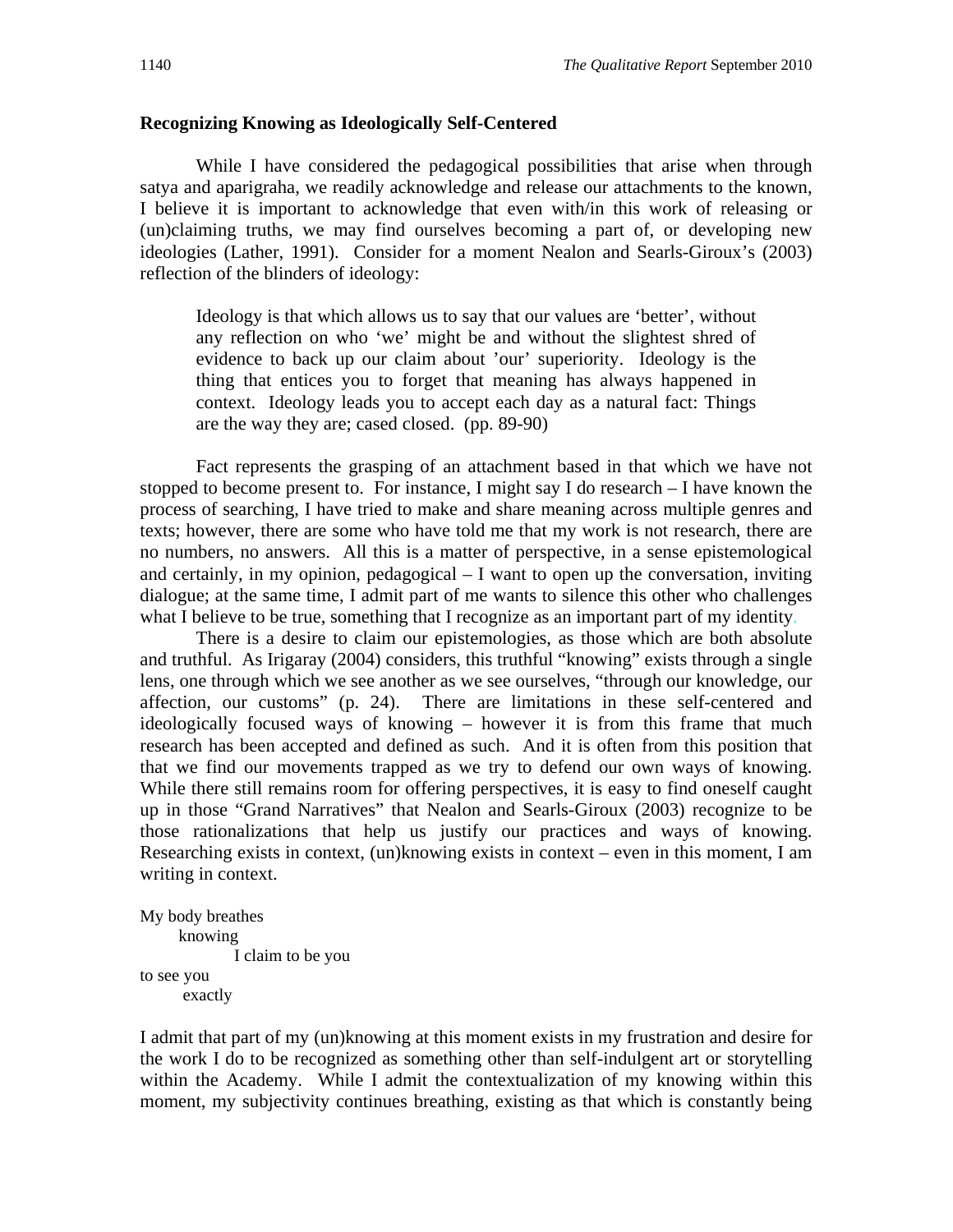shaped by experience and ideology. My knowing is not transparent, there is no Truth I might discover through self-conscious reflection (Peters & Burbules, 2004); rather my knowing is constantly in relational flux, pieces of perception across moments, responding and shaping other pieces.

```
Speak to me 
         I say 
but your words have been 
                              spoken 
                   I hear the echo 
            of a voice 
I want to call
              my own 
but in the wind 
              our stories 
                        sway 
            be(com)ing 
that which we 
                do not 
           know
```
There is value when we take a moment to consider satya and aparigraha in relationship to the poststructuralist idea of contextualized (un)knowing within the (re)searching moment. By acknowledging the temporality and malleability of our ways of knowing, we might enter into a pedagogical dialogue of critical and constant reflection.

## **An Invitational Conclusion**

## **Embracting (Un)certainty**

I invite you to enter with me into the fluid and textual space of inquiry, (Richardson, 2000) where in the postures of our *collective* writing of the un/known we might find glimpses of ourselves with/in the complications of understanding and being. Research exists across multiple contexts, shaped through the subjectivity and intention of those telling and seeking story. Springgay (2004) observes that "postmodern and psychoanalytic theories maintain that subjectivities are inherently unfixed, unknowable, and uncertain" (p. 60). The practice of satya and aparigraha encourages us to embrace the uncertainty, recognizing the opportunity for growth that exists when we recognize Truth as universal and evolving. Truth belongs to no one outside a moment, instead it is multifarious belonging to everyone. Through satya and aparigraha we open what we know, through experience, to the hands of another so that s/he might respond, leading it to be/come something else.There is no possibility for prediction, there are no connections that might remain concrete; instead the nature of knowing is one that demands a sense of openness to the relational possibilities of the present and the fluid existence of the past.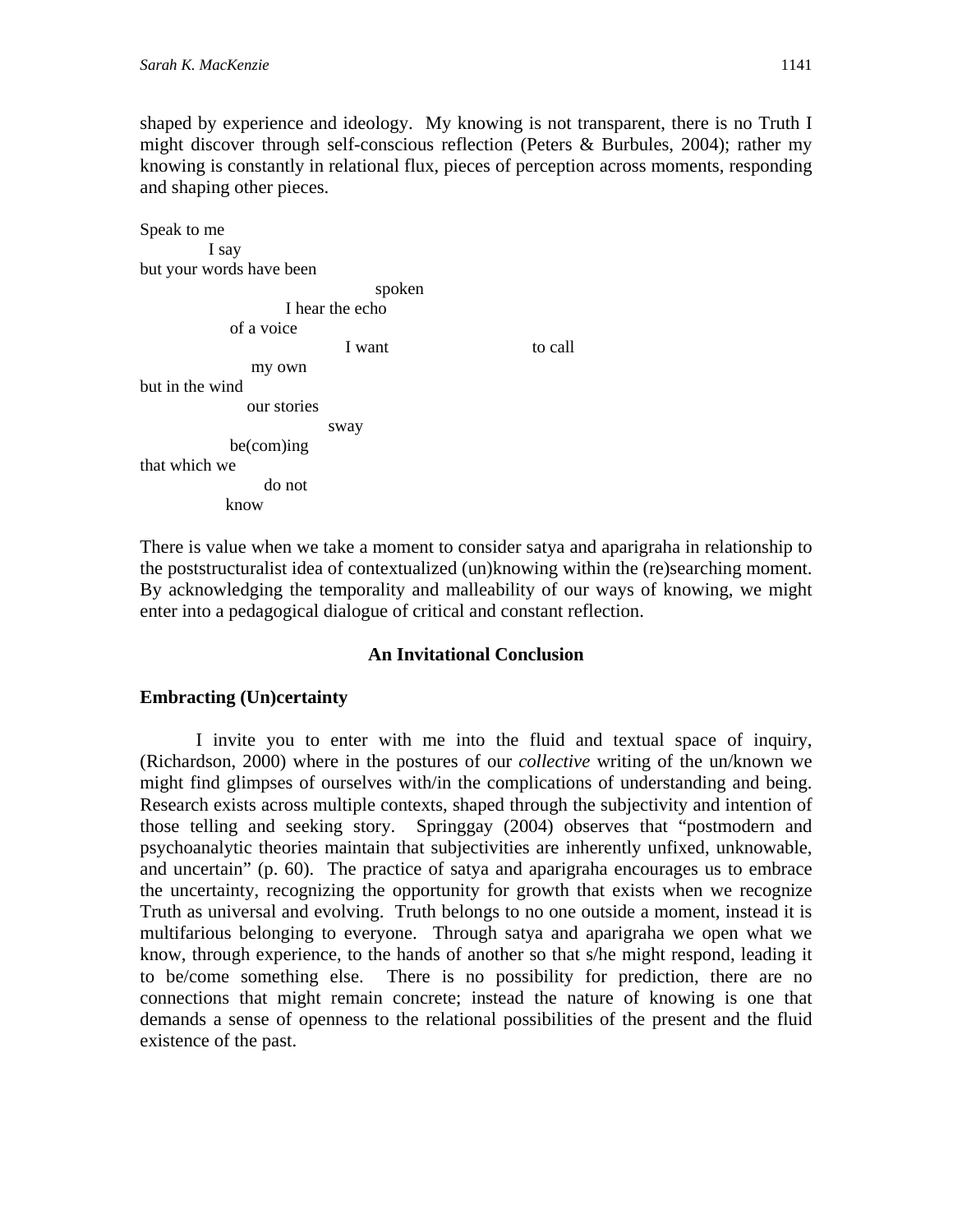#### **Ending With/in Practice**

Janesick (2000) identifies in her metaphorical exploration of research as choreography, the story searched is one of improvisation, evolving over the course of moments. In (re)searching, the selves of artist, teacher, and researcher collide in the discomforting space of (un)knowing. Truth, that has for so long been recognized as that which holds pedagogic value within the telling space becomes fragmented, slipping in and out of the subjectivities of multiple voices. As these voices come together in a cacophony of storied selves, pedagogy evolves becoming something outside the hegemony of a starving society desperate for Truth. As I reach the textual conclusion of this research of (un)knowing as praxis, through the lens of satya and aparigraha, I remember the words of my teacher, Sudarman, "in yoga you experience, listen, take what you like and leave the rest." And so in this breath, I release my words – a story, (un)knowing to be rewritten, recognizing that this is what it is/was, in this moment.

#### **References**

Bacon, J. (1983). Knowledge, more or less. *Nous, 17*(4), 663-668.

- Barone, T. (2008). How arts-based research can change minds. In M. Cahnmann-Taylor & M. Siegesmund (Eds.), *Arts-based research in education: Foundations for practice* (pp. 27-49). New York, NY: Routledge.
- Barthes, R. (1977). *Image, music, text*. New York, NY: Hill and Wang.
- Bernstein, R. J. (1976). *The restructuring of social and political theory*. Philadelphia, PA: University of Pennsylvania.
- Britzman, D. (1991). *Practice makes practice: A critical study of learning to teach*. Albany, NY: State University of New York Press.
- Butler, J. (1993). *Bodies that matter: On the discursive limits of sex.* New York, NY: Routledge.
- Butler, J. (2004). *Precarious life: The powers of mourning and violence*. London, UK: Verso.
- Cochran-Smith, M., & Lytle, S. L. (1993). *Inside/outside: Teacher research and knowledge.* New York, NY: Teachers College Press.
- Davies, B. (2000). *In scribing body/landscape relations*. New York, NY: Altmira Press.
- Denzin, N. (2003). *Performance ethnography: Critical pedagogy and the politics of culture*. Thousand Oaks, CA: Sage.
- Denzin, N., & Lincoln, Y. (2000). Introduction: The discipline and practice of qualitative research. In N. Denzin & Y. Lincoln (Eds.), *Handbook of qualitative research* (2nd ed., pp. 1-28). Thousand Oaks, CA: Sage.
- Dewey, J. (1997). *Education and experience.* New York, NY: Simon Schuster.
- Eisner, E. (1997). The promises and perils of alternative forms of data representation.  *Educational Researcher, 26*(6), 4-10.
- Eisner, E. (2004). What can education learn from the arts about the practice of education? *International Journal of Education and the Arts, 5*(4). Retrieved September 1, 2008, from http://www.ijea.org/v5n4/v5n4.pdf
- Ellsberg, R. (Ed). (2001). *Thich Naht Hahn: Essential writings.* Maryknoll, NY: Orbis Books.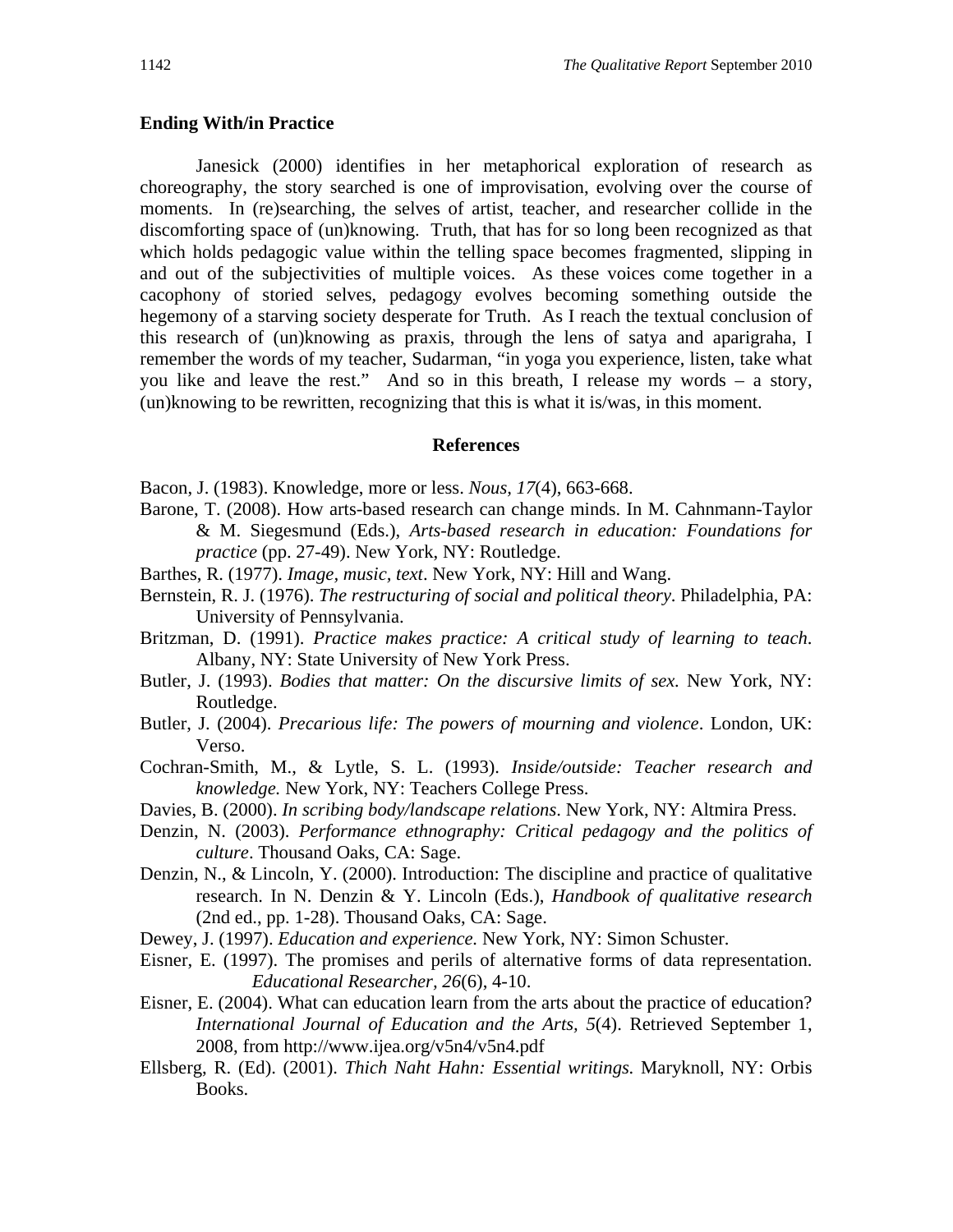- Fels, L. (2004). Complexity, teacher education, and the restless jury: Pedagogical moments of performance. *Complicity: International Journal of Complexity and Education, 1*(1). Retrieved August 29, 2008, from http://www.complexityandeducation.ualberta.ca/complicity1/pdfs/complicity11g\_ fels.pdf
- Freire, P. (2005). *Education for critical consciousness.* New York, NY: Continuum International Publishing Group.
- Grumet, M. (1988). *Bitter milk*. Amherst, MA: The University of Massachusetts Press.
- Irigaray, L. (2002). *Between east and west: From singularity to community*. New York, NY: Columbia University Press.
- Irigaray, L. (2004) *Key writings*. New York, NY: Continuum.
- Irwin, R. L. (2004). A/r/tography: A metonymic metissage. In R. L. Irwin & A. de Cossen (Eds.), *A/r/tography: Rendering self through arts- based living inquiry*  (pp. 27-38). Vancouver, BC: Pacific Educational Press.
- Irwin, R. (2008). Communities of a/r/tographic practice. In S. Springgay, R. L. Irwin, C. Leggo, & P. Gouzouasis (Eds.), *Being with a/r/tography* (pp. 71-80). Rotterdam, Netherlands: Sense Publishers.
- Iyengar, B. K. S. (1976). *Light on yoga*. New York, NY: Schoken Books.
- Iyengar, B. K. S. (2005). *Light on life*. New York, NY: Rodale Books.
- Janesick, V. (2000). The choreography of qualitative research design. In N. Denzin & Y. Lincoln (Eds.), *Handbook of qualitative research* (2nd ed., pp. 379-399). London, UK: Sage.
- Kind, S. (2008). Learning to listen: Traces of loss, vulnerability, and susceptibility in art/teaching. In S. Springgay, R. L. Irwin, C. Leggo, & P. Gouzouasis (Eds.), *Being with a/r/tography* (pp. 167-178). Rotterdam, Netherlands: Sense Publishers.
- Lather, P. (1986). Issues of validity in openly ideological research: Between a rock and a soft place. *Interchange, 17*(4), 63-84.
- Lather, P. (1991). *Getting smart: Feminist research and pedagogy with/in the postmodern*. New York, NY: Routledge.
- Lather, P. (2003). Applied Derrida: (Mis)reading the work of morning in educational research. *Educational Philosophy and Theory, 35*(3), 257-270.
- Lawrence-Lightfoot, S. (2005). Reflections on portraiture: A dialogue between art and science. *Qualitative Inquiry, 11*(3), 3-15.
- Leggo, C. (2008). Autobiography: Researching our lives and living our research. In S. Springgay, R. L. Irwin, C. Leggo, & P. Gouzouasis (Eds.), *Being with a/r/tography* (pp. 3-23). Rotterdam, Netherlands: Sense Publishers.
- Luce-Kapler, R. (1997). Reverberating the action research text. In T. Carson & D. Sumara (Eds.), *Action research as living practice* (pp. 187-197). New York, NY: Peter Lang.
- Madison, D. S. (2007, May). *Dangerous ethnography and "utopian performative".* Paper presented at the meeting of the Third International Congress of Qualitative Inquiry, Champaign-Urbana, IL.
- Nealon, J., & Searls-Giroux, S. (2003). *The theory toolbox*. Lanham, MD: Rowman & Littlefield.
- Norman, R. (2001). *House of mirrors: Performing autobiograph(icall)y in language/education*. New York, NY: Peter Lang.